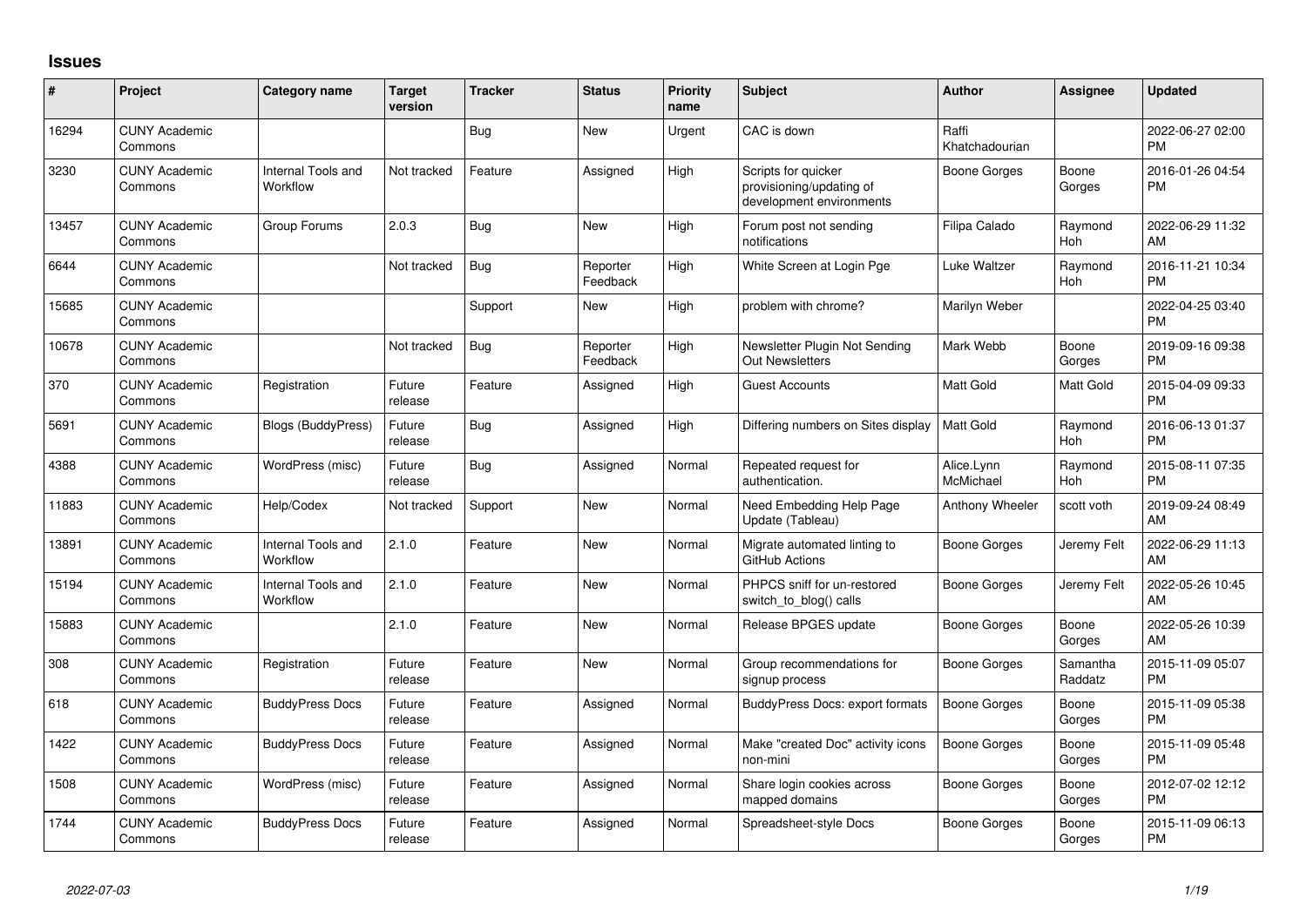| #     | <b>Project</b>                  | Category name               | <b>Target</b><br>version | <b>Tracker</b> | <b>Status</b> | <b>Priority</b><br>name | <b>Subject</b>                                                                            | <b>Author</b> | Assignee           | <b>Updated</b>                |
|-------|---------------------------------|-----------------------------|--------------------------|----------------|---------------|-------------------------|-------------------------------------------------------------------------------------------|---------------|--------------------|-------------------------------|
| 2832  | <b>CUNY Academic</b><br>Commons | <b>Public Portfolio</b>     | Future<br>release        | Feature        | Assigned      | Normal                  | Improve interface for (not)<br>auto-linking profile fields                                | Boone Gorges  | <b>Chris Stein</b> | 2015-01-05 08:52<br><b>PM</b> |
| 3002  | <b>CUNY Academic</b><br>Commons | Search                      | Future<br>release        | Feature        | Assigned      | Normal                  | Overhaul CAC search by using<br>external search appliance                                 | Boone Gorges  | Boone<br>Gorges    | 2020-07-15 03:05<br><b>PM</b> |
| 3192  | <b>CUNY Academic</b><br>Commons | Group Forums                | Future<br>release        | Feature        | Assigned      | Normal                  | Customizable forum views for<br>bbPress 2.x group forums                                  | Boone Gorges  | Raymond<br>Hoh     | 2015-11-09 12:47<br><b>PM</b> |
| 3193  | <b>CUNY Academic</b><br>Commons | Group Forums                | Future<br>release        | Feature        | Assigned      | Normal                  | bbPress 2.x dynamic roles and<br><b>RBE</b>                                               | Boone Gorges  | Boone<br>Gorges    | 2014-09-30 01:30<br><b>PM</b> |
| 3330  | <b>CUNY Academic</b><br>Commons | My Commons                  | Future<br>release        | Feature        | Assigned      | Normal                  | "Commons Information" tool                                                                | Boone Gorges  | <b>Chris Stein</b> | 2014-09-22 08:46<br><b>PM</b> |
| 3580  | <b>CUNY Academic</b><br>Commons | Group Blogs                 | Future<br>release        | Feature        | New           | Normal                  | Multiple blogs per group                                                                  | Boone Gorges  | Boone<br>Gorges    | 2018-02-20 02:02<br><b>PM</b> |
| 4481  | <b>CUNY Academic</b><br>Commons | Events                      | Future<br>release        | Feature        | New           | Normal                  | Group admins/mods should have<br>the ability to unlink an event from<br>the group         | Boone Gorges  | Boone<br>Gorges    | 2017-04-24 03:53<br><b>PM</b> |
| 4635  | <b>CUNY Academic</b><br>Commons | Authentication              | Future<br>release        | Feature        | <b>New</b>    | Normal                  | Allow non-WP authentication                                                               | Boone Gorges  | Sonja Leix         | 2019-03-01 02:05<br><b>PM</b> |
| 5234  | <b>CUNY Academic</b><br>Commons | Membership                  | Future<br>release        | Feature        | Assigned      | Normal                  | Write Unconfirmed patch for WP                                                            | Boone Gorges  | Boone<br>Gorges    | 2016-10-24 11:18<br>AM        |
| 5488  | <b>CUNY Academic</b><br>Commons | Social Paper                | Future<br>release        | <b>Bug</b>     | New           | Normal                  | Add a "last edited by" field to<br>Social Paper group directories                         | Boone Gorges  |                    | 2016-04-21 10:05<br><b>PM</b> |
| 5489  | <b>CUNY Academic</b><br>Commons | Social Paper                | Future<br>release        | Feature        | New           | Normal                  | Asc/desc sorting for Social Paper<br>directories                                          | Boone Gorges  |                    | 2016-04-21 10:06<br><b>PM</b> |
| 6332  | <b>CUNY Academic</b><br>Commons | WordPress (misc)            | Future<br>release        | Feature        | New           | Normal                  | Allow uploaded files to be marked<br>as private in an ad hoc way                          | Boone Gorges  |                    | 2016-10-17 11:41<br><b>PM</b> |
| 7022  | <b>CUNY Academic</b><br>Commons | Announcements               | Future<br>release        | <b>Bug</b>     | <b>New</b>    | Normal                  | Sitewide announcements should<br>be displayed on, and dismissable<br>from, mapped domains | Boone Gorges  | Boone<br>Gorges    | 2018-03-22 10:18<br>AM        |
| 7663  | <b>CUNY Academic</b><br>Commons | Social Paper                | Future<br>release        | <b>Bug</b>     | <b>New</b>    | Normal                  | Social Paper notifications not<br>formatted correctly on secondary<br>sites               | Boone Gorges  | Boone<br>Gorges    | 2018-04-16 03:52<br><b>PM</b> |
| 9720  | <b>CUNY Academic</b><br>Commons | Authentication              | Future<br>release        | Feature        | New           | Normal                  | The Commons should be an<br>oAuth provider                                                | Boone Gorges  |                    | 2019-03-01 02:04<br><b>PM</b> |
| 9926  | <b>CUNY Academic</b><br>Commons | <b>WordPress Plugins</b>    | Future<br>release        | Bug            | New           | Normal                  | twitter-mentions-as-comments<br>cron jobs can run long                                    | Boone Gorges  | Boone<br>Gorges    | 2018-10-24 12:34<br><b>PM</b> |
| 10380 | <b>CUNY Academic</b><br>Commons | WordPress (misc)            | Future<br>release        | Feature        | In Progress   | Normal                  | Remove blacklisted plugins                                                                | Boone Gorges  |                    | 2022-04-26 12:00<br><b>PM</b> |
| 10580 | <b>CUNY Academic</b><br>Commons | Information<br>Architecture | Future<br>release        | Design/UX      | <b>New</b>    | Normal                  | Primary nav item review                                                                   | Boone Gorges  | Sara Cannon        | 2022-06-28 01:29<br><b>PM</b> |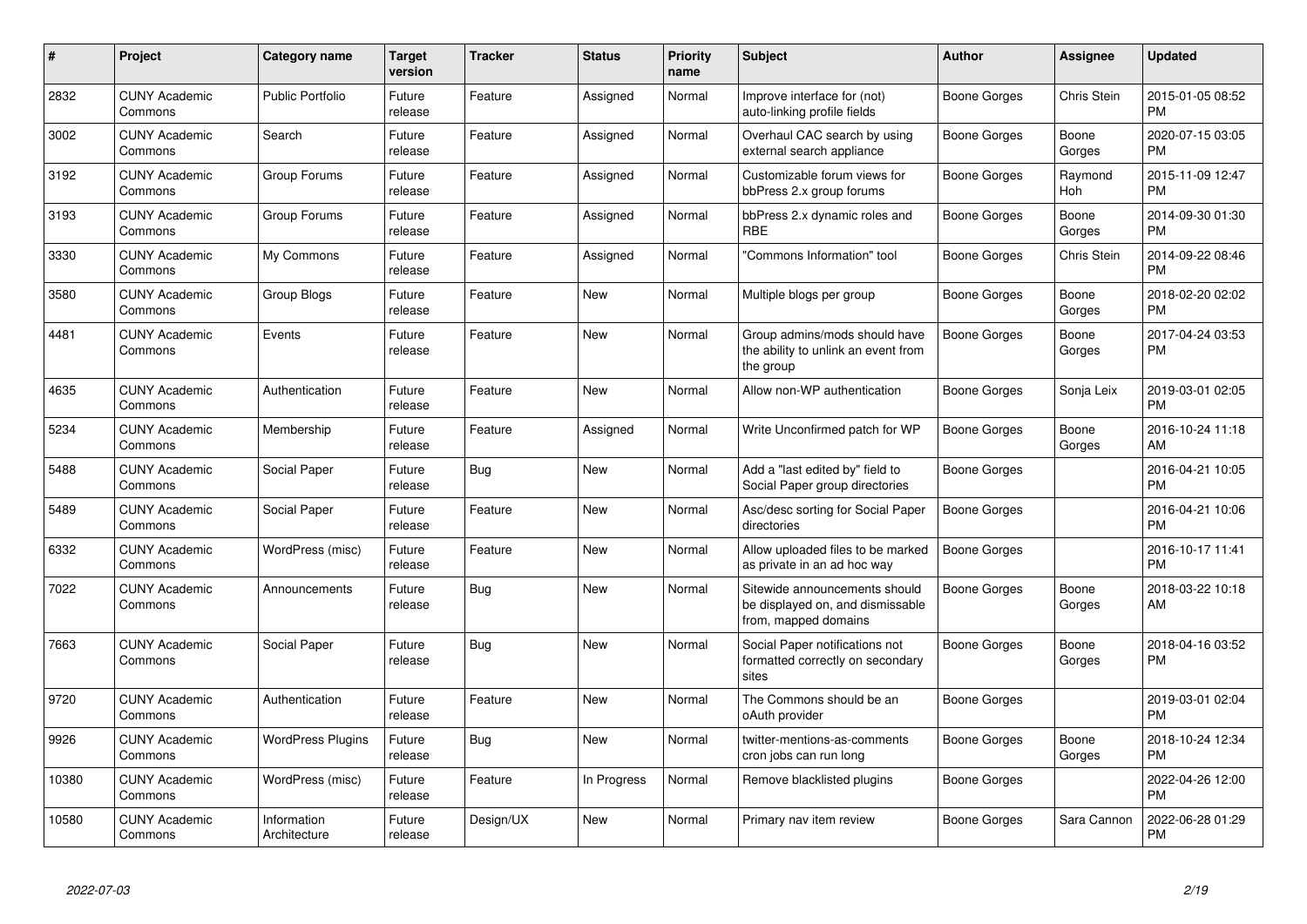| $\#$  | <b>Project</b>                  | <b>Category name</b>       | <b>Target</b><br>version | <b>Tracker</b> | <b>Status</b>        | <b>Priority</b><br>name | <b>Subject</b>                                                                                               | Author              | Assignee        | <b>Updated</b>                |
|-------|---------------------------------|----------------------------|--------------------------|----------------|----------------------|-------------------------|--------------------------------------------------------------------------------------------------------------|---------------------|-----------------|-------------------------------|
| 11024 | <b>CUNY Academic</b><br>Commons | WordPress (misc)           | Future<br>release        | Bug            | <b>New</b>           | Normal                  | Subsites should not show "you<br>should update your .htaccess<br>now" notice after permalink setting<br>save | Boone Gorges        |                 | 2019-01-28 01:35<br><b>PM</b> |
| 11392 | <b>CUNY Academic</b><br>Commons |                            | Future<br>release        | Bug            | <b>New</b>           | Normal                  | Migrate users away from<br><b>StatPress</b>                                                                  | Boone Gorges        |                 | 2019-04-23 03:53<br><b>PM</b> |
| 11834 | <b>CUNY Academic</b><br>Commons | <b>Group Files</b>         | Future<br>release        | Feature        | <b>New</b>           | Normal                  | Improved tools for managing<br>group file folders                                                            | <b>Boone Gorges</b> | Sonja Leix      | 2019-09-06 03:55<br><b>PM</b> |
| 11945 | <b>CUNY Academic</b><br>Commons | Reckoning                  | Future<br>release        | Feature        | Reporter<br>Feedback | Normal                  | Add Comments bubble to<br>Reckoning views                                                                    | Boone Gorges        | Boone<br>Gorges | 2019-11-12 05:14<br><b>PM</b> |
| 12042 | <b>CUNY Academic</b><br>Commons | <b>Email Notifications</b> | Future<br>release        | Feature        | New                  | Normal                  | Improved error logging for BPGES<br>send queue                                                               | <b>Boone Gorges</b> | Boone<br>Gorges | 2021-11-19 12:25<br><b>PM</b> |
| 12091 | <b>CUNY Academic</b><br>Commons | Group Files                | Future<br>release        | Feature        | <b>New</b>           | Normal                  | Improved pre-upload file validation<br>for bp-group-documents                                                | <b>Boone Gorges</b> | Boone<br>Gorges | 2019-11-14 01:21<br><b>PM</b> |
| 13048 | <b>CUNY Academic</b><br>Commons | Shortcodes and<br>embeds   | Future<br>release        | Feature        | <b>New</b>           | Normal                  | Jupyter Notebooks support                                                                                    | Boone Gorges        |                 | 2020-07-14 11:46<br>AM        |
| 13331 | <b>CUNY Academic</b><br>Commons | Site cloning               | Future<br>release        | Bug            | <b>New</b>           | Normal                  | Combine Site Template and Clone   Boone Gorges<br>operations                                                 |                     | Jeremy Felt     | 2021-11-19 12:39<br><b>PM</b> |
| 13358 | <b>CUNY Academic</b><br>Commons | Group Forums               | Future<br>release        | Feature        | <b>New</b>           | Normal                  | Improved UI for group forum<br>threading settings                                                            | Boone Gorges        | Raymond<br>Hoh  | 2021-11-19 12:27<br><b>PM</b> |
| 13466 | <b>CUNY Academic</b><br>Commons | Cavalcade                  | Future<br>release        | Feature        | <b>New</b>           | Normal                  | Automated cleanup for duplicate<br>Cavalcade tasks                                                           | Boone Gorges        | Boone<br>Gorges | 2020-10-13 05:24<br><b>PM</b> |
| 13835 | <b>CUNY Academic</b><br>Commons | WordPress (misc)           | Future<br>release        | Feature        | <b>New</b>           | Normal                  | Allow OneSearch widget to have<br>'CUNY' as campus                                                           | Boone Gorges        | Boone<br>Gorges | 2021-11-19 12:39<br><b>PM</b> |
| 14184 | <b>CUNY Academic</b><br>Commons | <b>Public Portfolio</b>    | Future<br>release        | Feature        | <b>New</b>           | Normal                  | Centralized mechanism for storing<br>Campus affiliations                                                     | <b>Boone Gorges</b> | Boone<br>Gorges | 2022-01-04 11:35<br>AM        |
| 14309 | <b>CUNY Academic</b><br>Commons | Group Library              | Future<br>release        | Feature        | <b>New</b>           | Normal                  | Better handling of<br>bp group document file download<br>attempts when file is not present                   | <b>Boone Gorges</b> | Boone<br>Gorges | 2021-11-19 12:28<br><b>PM</b> |
| 14987 | <b>CUNY Academic</b><br>Commons | <b>WordPress Plugins</b>   | Future<br>release        | Bug            | <b>New</b>           | Normal                  | Elementor update causes<br>database freeze-up                                                                | <b>Boone Gorges</b> | Boone<br>Gorges | 2021-11-29 12:02<br><b>PM</b> |
| 16092 | <b>CUNY Academic</b><br>Commons |                            | Future<br>release        | Feature        | Hold                 | Normal                  | Don't show main site in Site<br>search results                                                               | <b>Boone Gorges</b> | Boone<br>Gorges | 2022-05-17 03:12<br><b>PM</b> |
| 10794 | <b>CUNY Academic</b><br>Commons | Performance                | Not tracked              | Bug            | <b>New</b>           | Normal                  | Memcached connection<br>occasionally breaks                                                                  | Boone Gorges        | Boone<br>Gorges | 2018-12-06 03:30<br><b>PM</b> |
| 11517 | <b>CUNY Academic</b><br>Commons |                            | Not tracked              | Feature        | Assigned             | Normal                  | wp-accessibility plugin should not<br>strip 'target=" blank" by default                                      | Boone Gorges        | Laurie Hurson   | 2019-09-24 09:57<br>AM        |
| 12436 | <b>CUNY Academic</b><br>Commons |                            | Not tracked              | Bug            | Assigned             | Normal                  | Nightly system downtime                                                                                      | Boone Gorges        |                 | 2020-08-01 09:30<br>AM        |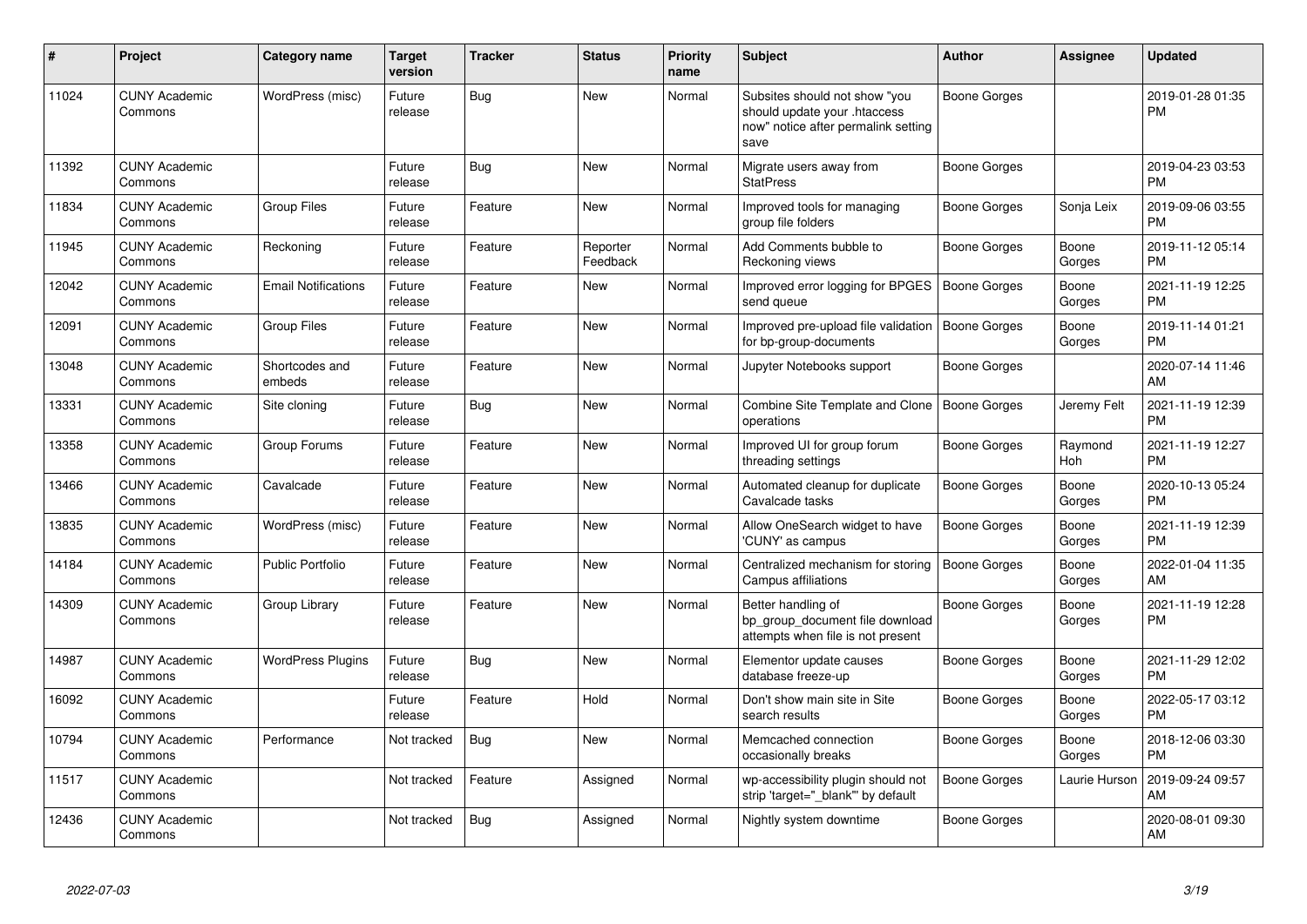| #     | <b>Project</b>                                                          | Category name            | <b>Target</b><br>version | <b>Tracker</b> | <b>Status</b>        | <b>Priority</b><br>name | <b>Subject</b>                                                        | <b>Author</b>       | Assignee            | <b>Updated</b>                |
|-------|-------------------------------------------------------------------------|--------------------------|--------------------------|----------------|----------------------|-------------------------|-----------------------------------------------------------------------|---------------------|---------------------|-------------------------------|
| 12911 | <b>CUNY Academic</b><br>Commons                                         |                          | Not tracked              | Feature        | <b>New</b>           | Normal                  | Block access to xmlrpc.php based<br>on User-Agent                     | <b>Boone Gorges</b> | Boone<br>Gorges     | 2020-06-09 05:12<br><b>PM</b> |
| 1460  | <b>CUNY Academic</b><br>Commons                                         | Analytics                | Future<br>release        | Feature        | Assigned             | Normal                  | <b>Update System Report</b>                                           | <b>Brian Foote</b>  | Boone<br>Gorges     | 2015-11-09 06:13<br><b>PM</b> |
| 860   | <b>CUNY Academic</b><br>Commons                                         | Design                   | Future<br>release        | Design/UX      | Assigned             | Normal                  | <b>Standardize Button Treatment</b><br><b>Across the Commons</b>      | Chris Stein         | Chris Stein         | 2014-05-01 09:45<br>AM        |
| 2881  | <b>CUNY Academic</b><br>Commons                                         | <b>Public Portfolio</b>  | Future<br>release        | Feature        | Assigned             | Normal                  | Redesign the UX for Profiles                                          | Chris Stein         | Chris Stein         | 2016-10-13 12:45<br><b>PM</b> |
| 3059  | <b>CUNY Academic</b><br>Commons                                         | Group Forums             | Future<br>release        | Design/UX      | <b>New</b>           | Normal                  | Forum Post Permissable Content<br><b>Explanatory Text</b>             | Chris Stein         | Chris Stein         | 2015-04-02 11:27<br>AM        |
| 2666  | <b>CUNY Academic</b><br>Commons                                         | About page               | Not tracked              | Documentation  | Assigned             | Normal                  | <b>Update About Text</b>                                              | Chris Stein         | Luke Waltzer        | 2016-03-04 11:19<br>AM        |
| 3565  | <b>CUNY Academic</b><br>Commons                                         | My Commons               | Not tracked              | Documentation  | New                  | Normal                  | Load Newest inconsistencies                                           | Chris Stein         | scott voth          | 2015-11-09 01:16<br><b>PM</b> |
| 13199 | <b>CUNY Academic</b><br>Commons                                         | Group Forums             | Future<br>release        | Feature        | <b>New</b>           | Normal                  | Favoring Groups over bbPress<br>plugin                                | Colin McDonald      | Colin<br>McDonald   | 2021-11-19 12:28<br><b>PM</b> |
| 13370 | <b>CUNY Academic</b><br>Commons                                         | Group Library            | Future<br>release        | Feature        | New                  | Normal                  | Library bulk deletion and folder<br>editing                           | Colin McDonald      | Boone<br>Gorges     | 2020-10-13 10:41<br>AM        |
| 15210 | <b>CUNY Academic</b><br>Commons                                         | Analytics                | Not tracked              | Design/UX      | New                  | Normal                  | Google Analytics improvements                                         | Colin McDonald      | Boone<br>Gorges     | 2022-05-24 10:47<br><b>AM</b> |
| 9729  | <b>CUNY Academic</b><br>Commons                                         | <b>SEO</b>               | Not tracked              | Support        | <b>New</b>           | Normal                  | 503 Errors showing on<br>newlaborforum.cuny.edu                       | Diane Krauthamer    | Raymond<br>Hoh      | 2018-05-22 04:48<br><b>PM</b> |
| 11968 | JustPublics@365<br>MediaCamp                                            |                          |                          | Feature        | <b>New</b>           | Normal                  | Nanoscience Retractable Display<br><b>Unit</b>                        | Donald Cherry       | Bonnie<br>Eissner   | 2021-02-19 08:50<br>AM        |
| 12062 | AD/O365 Transition<br>from NonMatric to<br><b>Matriculated Students</b> |                          |                          | Feature        | In Progress          | Normal                  | create solution and console<br>project                                | Emilio Rodriguez    | Emilio<br>Rodriguez | 2019-11-12 03:56<br><b>PM</b> |
| 11649 | <b>CUNY Academic</b><br>Commons                                         | <b>WordPress Plugins</b> | 2.0.3                    | Bug            | In Progress          | Normal                  | CC license displayed on every<br>page                                 | <b>Gina Cherry</b>  | Raymond<br>Hoh      | 2022-06-29 11:32<br>AM        |
| 11545 | <b>CUNY Academic</b><br>Commons                                         | <b>WordPress Plugins</b> | Not tracked              | Support        | New                  | Normal                  | <b>Twitter searches in WordPress</b>                                  | Gina Cherry         | Matt Gold           | 2019-09-23 01:03<br><b>PM</b> |
| 12004 | <b>CUNY Academic</b><br>Commons                                         |                          | Not tracked              | Support        | Reporter<br>Feedback | Normal                  | Notifications for spam blog<br>comments                               | Gina Cherry         | Raymond<br>Hoh      | 2019-11-01 12:05<br><b>PM</b> |
| 14842 | <b>CUNY Academic</b><br>Commons                                         |                          | Not tracked              | Support        | Reporter<br>Feedback | Normal                  | Question about widgets and block<br>editor                            | Gina Cherry         |                     | 2021-10-06 03:01<br><b>PM</b> |
| 3473  | <b>CUNY Academic</b><br>Commons                                         | User Experience          | Future<br>release        | Feature        | Assigned             | Normal                  | Commons profile: Add help info<br>about "Positions" replacing "title" | Keith Miyake        | Samantha<br>Raddatz | 2015-11-09 02:28<br><b>PM</b> |
| 6755  | <b>CUNY Academic</b><br>Commons                                         | WordPress (misc)         | Future<br>release        | Bug            | <b>New</b>           | Normal                  | Cannot Deactivate Plugin                                              | Laura Kane          |                     | 2016-11-16 01:12<br><b>PM</b> |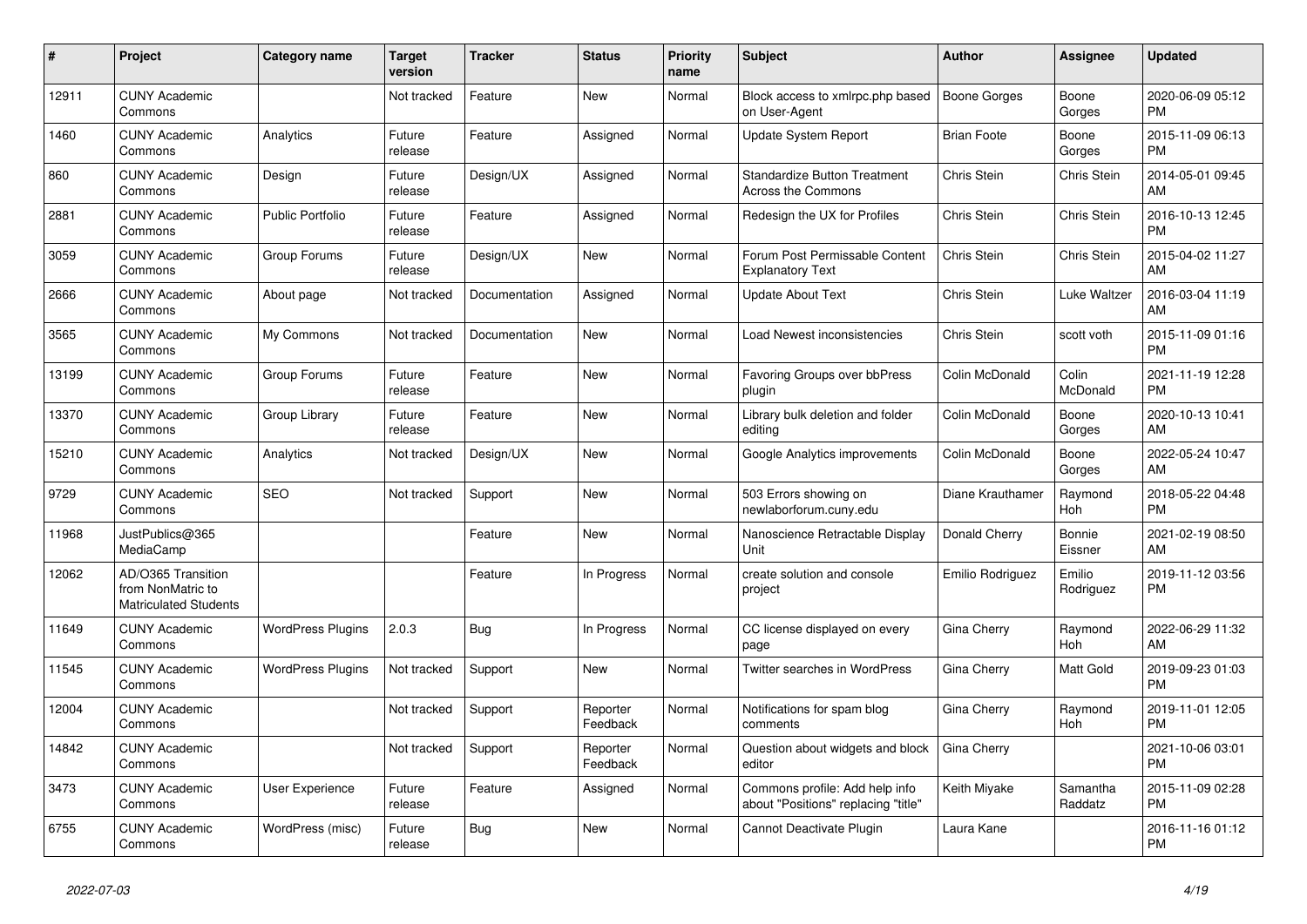| #     | Project                         | <b>Category name</b>     | <b>Target</b><br>version | <b>Tracker</b> | <b>Status</b>        | <b>Priority</b><br>name | <b>Subject</b>                                                               | <b>Author</b> | <b>Assignee</b> | <b>Updated</b>                |
|-------|---------------------------------|--------------------------|--------------------------|----------------|----------------------|-------------------------|------------------------------------------------------------------------------|---------------|-----------------|-------------------------------|
| 12121 | <b>CUNY Academic</b><br>Commons | <b>WordPress Plugins</b> | 2.0.3                    | Feature        | Reporter<br>Feedback | Normal                  | Embedding H5P Iframes on<br><b>Commons Site</b>                              | Laurie Hurson | Boone<br>Gorges | 2022-06-29 11:32<br>AM        |
| 15613 | <b>CUNY Academic</b><br>Commons |                          | 2.0.3                    | Feature        | Reporter<br>Feedback | Normal                  | Adding "Passster" plugin                                                     | Laurie Hurson |                 | 2022-06-29 11:32<br>AM        |
| 16199 | <b>CUNY Academic</b><br>Commons | <b>Directories</b>       | 2.0.3                    | Bug            | <b>New</b>           | Normal                  | Removed "Semester" Filter from<br><b>Courses Directory</b>                   | Laurie Hurson | Boone<br>Gorges | 2022-06-29 11:32<br>AM        |
| 14936 | <b>CUNY Academic</b><br>Commons |                          |                          | <b>Bug</b>     | New                  | Normal                  | Commons websites blocked by<br>SPS campus network                            | Laurie Hurson |                 | 2021-11-03 03:57<br><b>PM</b> |
| 14940 | <b>CUNY Academic</b><br>Commons |                          |                          | Bug            | New                  | Normal                  | Discrepancy between Commons<br>profile "sites" and actual # of sites         | Laurie Hurson |                 | 2021-11-08 11:09<br>AM        |
| 15757 | <b>CUNY Academic</b><br>Commons |                          |                          | Bug            | <b>New</b>           | Normal                  | Members # do not match                                                       | Laurie Hurson |                 | 2022-03-30 04:52<br><b>PM</b> |
| 9289  | <b>CUNY Academic</b><br>Commons | <b>WordPress Plugins</b> | Future<br>release        | <b>Bug</b>     | Reporter<br>Feedback | Normal                  | Email Users Plugin                                                           | Laurie Hurson | Boone<br>Gorges | 2018-10-24 12:34<br><b>PM</b> |
| 11131 | <b>CUNY Academic</b><br>Commons |                          | Future<br>release        | Feature        | Reporter<br>Feedback | Normal                  | Image Annotation Plugins                                                     | Laurie Hurson |                 | 2019-02-26 11:33<br>AM        |
| 11789 | <b>CUNY Academic</b><br>Commons | Courses                  | Future<br>release        | Feature        | <b>New</b>           | Normal                  | Ability to remove item from<br>Courses list                                  | Laurie Hurson | Sonja Leix      | 2019-09-24 12:28<br><b>PM</b> |
| 11843 | <b>CUNY Academic</b><br>Commons | WordPress (misc)         | Future<br>release        | Design/UX      | <b>New</b>           | Normal                  | Tweaking the Gutenberg Editor<br>Interface                                   | Laurie Hurson |                 | 2022-04-26 12:00<br><b>PM</b> |
| 12446 | <b>CUNY Academic</b><br>Commons | Groups (misc)            | Future<br>release        | Feature        | Reporter<br>Feedback | Normal                  | Toggle default site to group forum<br>posting                                | Laurie Hurson | Laurie Hurson   | 2020-03-10 11:57<br>AM        |
| 13650 | <b>CUNY Academic</b><br>Commons | Group Library            | Future<br>release        | Feature        | New                  | Normal                  | Forum Attachments in Group<br>Library                                        | Laurie Hurson |                 | 2021-11-19 12:30<br><b>PM</b> |
| 14787 | <b>CUNY Academic</b><br>Commons | Plugin Packages          | Future<br>release        | Feature        | <b>New</b>           | Normal                  | Creating a "Design" plugin<br>package                                        | Laurie Hurson | scott voth      | 2022-04-27 04:56<br><b>PM</b> |
| 11415 | <b>CUNY Academic</b><br>Commons | <b>WordPress Plugins</b> | Not tracked              | Bug            | Reporter<br>Feedback | Normal                  | <b>Blog Subscriptions in Jetpack</b>                                         | Laurie Hurson |                 | 2019-05-14 10:34<br>AM        |
| 11879 | <b>CUNY Academic</b><br>Commons |                          | Not tracked              | Bug            | New                  | Normal                  | Hypothesis comments appearing<br>on multiple, different pdfs across<br>blogs | Laurie Hurson | Laurie Hurson   | 2019-09-19 02:39<br><b>PM</b> |
| 12328 | <b>CUNY Academic</b><br>Commons |                          | Not tracked              | Support        | <b>New</b>           | Normal                  | Sign up Code for Non-CUNY<br>Faculty                                         | Laurie Hurson |                 | 2020-01-28 10:25<br>AM        |
| 12438 | <b>CUNY Academic</b><br>Commons | Courses                  | Not tracked              | <b>Bug</b>     | New                  | Normal                  | Site appearing twice                                                         | Laurie Hurson | Boone<br>Gorges | 2020-02-18 01:34<br><b>PM</b> |
| 12484 | <b>CUNY Academic</b><br>Commons |                          | Not tracked              | Support        | Reporter<br>Feedback | Normal                  | Sign up Code for COIL Course<br>starting in March                            | Laurie Hurson | Matt Gold       | 2020-03-02 02:26<br><b>PM</b> |
| 14475 | <b>CUNY Academic</b><br>Commons |                          | Not tracked              | Publicity      | <b>New</b>           | Normal                  | <b>OER Showcase Page</b>                                                     | Laurie Hurson | Laurie Hurson   | 2021-09-14 10:46<br>AM        |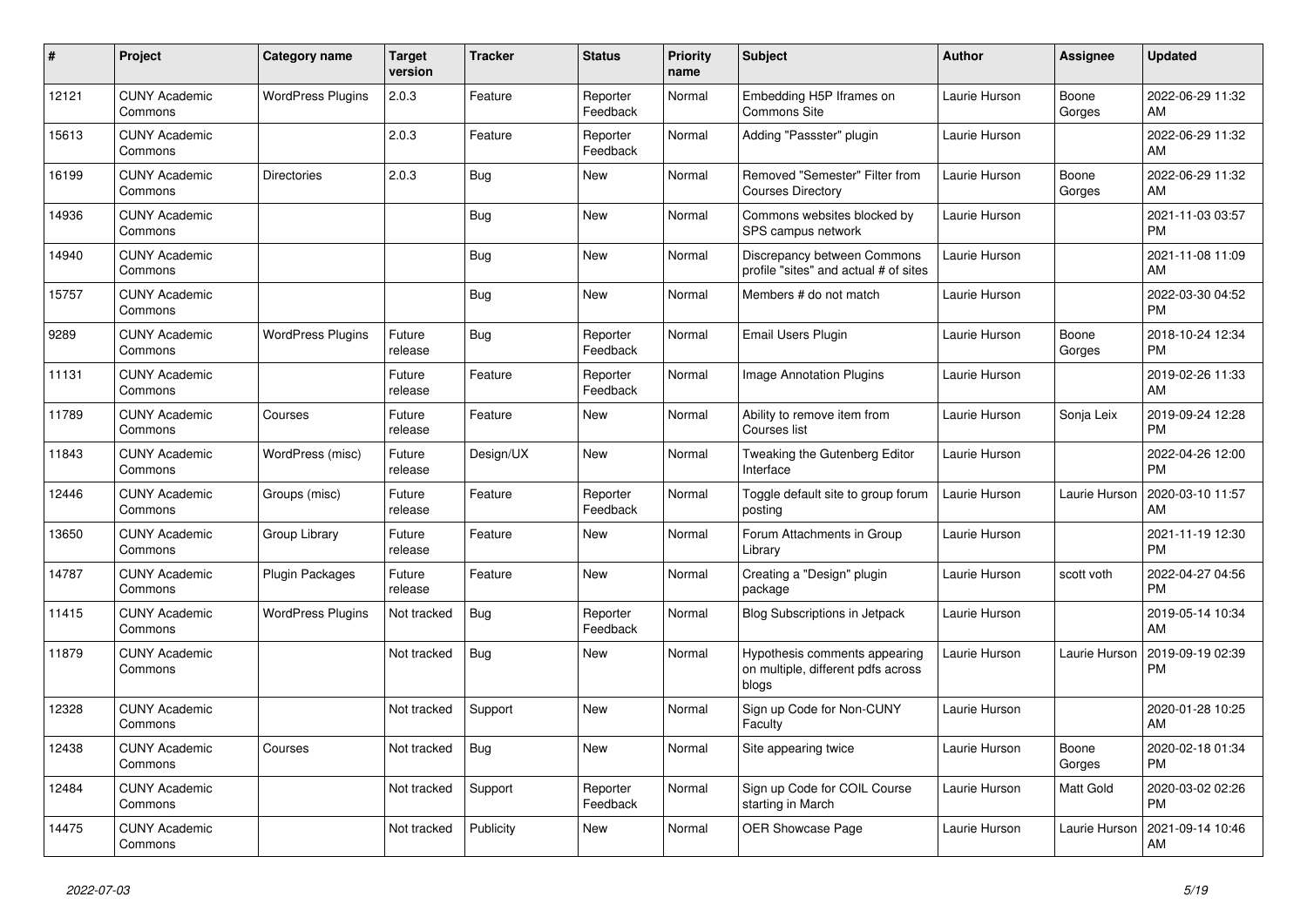| #     | Project                         | <b>Category name</b>     | <b>Target</b><br>version | <b>Tracker</b> | <b>Status</b>        | <b>Priority</b><br>name | <b>Subject</b>                                                                             | <b>Author</b>   | <b>Assignee</b>     | <b>Updated</b>                |
|-------|---------------------------------|--------------------------|--------------------------|----------------|----------------------|-------------------------|--------------------------------------------------------------------------------------------|-----------------|---------------------|-------------------------------|
| 14504 | <b>CUNY Academic</b><br>Commons |                          | Not tracked              | Publicity      | Reporter<br>Feedback | Normal                  | Adding showcases to home page<br>menu                                                      | Laurie Hurson   | Boone<br>Gorges     | 2022-01-19 03:26<br><b>PM</b> |
| 14538 | <b>CUNY Academic</b><br>Commons |                          | Not tracked              | Support        | Reporter<br>Feedback | Normal                  | <b>Weebly To Commons</b>                                                                   | Laurie Hurson   |                     | 2021-09-14 10:47<br>AM        |
| 15176 | <b>CUNY Academic</b><br>Commons |                          | Not tracked              | Support        | Reporter<br>Feedback | Normal                  | Archiving Q Writing & Old<br>Wordpress Sites on the Commons                                | Laurie Hurson   |                     | 2022-02-08 10:28<br>AM        |
| 15923 | <b>CUNY Academic</b><br>Commons |                          | Not tracked              | Feature        | Reporter<br>Feedback | Normal                  | <b>Bellows Plugin Adjustments</b>                                                          | Laurie Hurson   |                     | 2022-04-20 10:10<br>AM        |
| 9060  | <b>CUNY Academic</b><br>Commons | Commons In A Box         | Not tracked              | <b>Bug</b>     | Hold                 | Normal                  | Problems with CBox image library<br>upload                                                 | Lisa Rhody      | Raymond<br>Hoh      | 2018-01-10 03:26<br><b>PM</b> |
| 2175  | <b>CUNY Academic</b><br>Commons | WordPress (misc)         | Not tracked              | Support        | Assigned             | Normal                  | Subscibe 2 vs. Jetpack<br>subscription options                                             | local admin     | Matt Gold           | 2016-01-26 04:58<br><b>PM</b> |
| 2612  | <b>CUNY Academic</b><br>Commons |                          | Not tracked              | Publicity      | Assigned             | Normal                  | Pinterest site for the Commons                                                             | local admin     | Sarah<br>Morgano    | 2016-03-04 11:19<br>AM        |
| 5225  | <b>CUNY Academic</b><br>Commons | Registration             | Future<br>release        | Feature        | Assigned             | Normal                  | On-boarding Issues                                                                         | Luke Waltzer    | Samantha<br>Raddatz | 2016-02-12 02:58<br><b>PM</b> |
| 5268  | <b>CUNY Academic</b><br>Commons | Group Forums             | Future<br>release        | Bug            | Assigned             | Normal                  | Long-time to post to multiple<br>groups                                                    | Luke Waltzer    | Daniel Jones        | 2016-09-07 06:31<br><b>PM</b> |
| 6078  | <b>CUNY Academic</b><br>Commons | Blogs (BuddyPress)       | Future<br>release        | Feature        | <b>New</b>           | Normal                  | <b>Explore Adding Network Blog</b><br>Metadata Plugin                                      | Luke Waltzer    | Luke Waltzer        | 2016-10-11 10:29<br><b>PM</b> |
| 7624  | <b>CUNY Academic</b><br>Commons | BuddyPress (misc)        | Future<br>release        | Design/UX      | New                  | Normal                  | <b>BP</b> Notifications                                                                    | Luke Waltzer    | Paige Dupont        | 2017-02-08 10:43<br><b>PM</b> |
| 7981  | <b>CUNY Academic</b><br>Commons | Social Paper             | Future<br>release        | Bug            | New                  | Normal                  | Social Paper comments should<br>not go to spam                                             | Luke Waltzer    | Boone<br>Gorges     | 2018-04-16 03:52<br><b>PM</b> |
| 8835  | <b>CUNY Academic</b><br>Commons | Blogs (BuddyPress)       | Future<br>release        | Feature        | <b>New</b>           | Normal                  | Extend cuny is shortlinks to sites                                                         | Luke Waltzer    | Boone<br>Gorges     | 2022-04-26 11:59<br>AM        |
| 9211  | <b>CUNY Academic</b><br>Commons | <b>WordPress Plugins</b> | Future<br>release        | Support        | Reporter<br>Feedback | Normal                  | Auto-Role Setting in Forum Plugin<br>Causing Some Confusion                                | Luke Waltzer    | Boone<br>Gorges     | 2018-03-13 11:44<br>AM        |
| 9895  | <b>CUNY Academic</b><br>Commons | Onboarding               | Future<br>release        | Feature        | Assigned             | Normal                  | Add "Accept Invitation"<br>link/button/function to Group<br>and/or Site invitation emails? | Luke Waltzer    | Boone<br>Gorges     | 2018-06-07 12:42<br><b>PM</b> |
| 5317  | <b>CUNY Academic</b><br>Commons | Group Blogs              | Not tracked              | <b>Bug</b>     | Reporter<br>Feedback | Normal                  | Notifications of New Post Didn't<br>Come                                                   | Luke Waltzer    | Samantha<br>Raddatz | 2016-03-21 10:41<br><b>PM</b> |
| 7928  | <b>CUNY Academic</b><br>Commons | Group Forums             | Not tracked              | <b>Bug</b>     | New                  | Normal                  | Duplicate Forum post                                                                       | Luke Waltzer    | Raymond<br>Hoh      | 2017-04-11 09:27<br><b>PM</b> |
| 13430 | <b>CUNY Academic</b><br>Commons | Reply By Email           | Not tracked              | <b>Bug</b>     | <b>New</b>           | Normal                  | Delay in RBE                                                                               | Luke Waltzer    | Raymond<br>Hoh      | 2020-10-13 11:16<br>AM        |
| 8078  | <b>CUNY Academic</b><br>Commons | <b>WordPress Plugins</b> | Future<br>release        | System Upgrade | Assigned             | Normal                  | <b>CommentPress Updates</b>                                                                | Margaret Galvan | Christian<br>Wach   | 2017-05-08 03:49<br><b>PM</b> |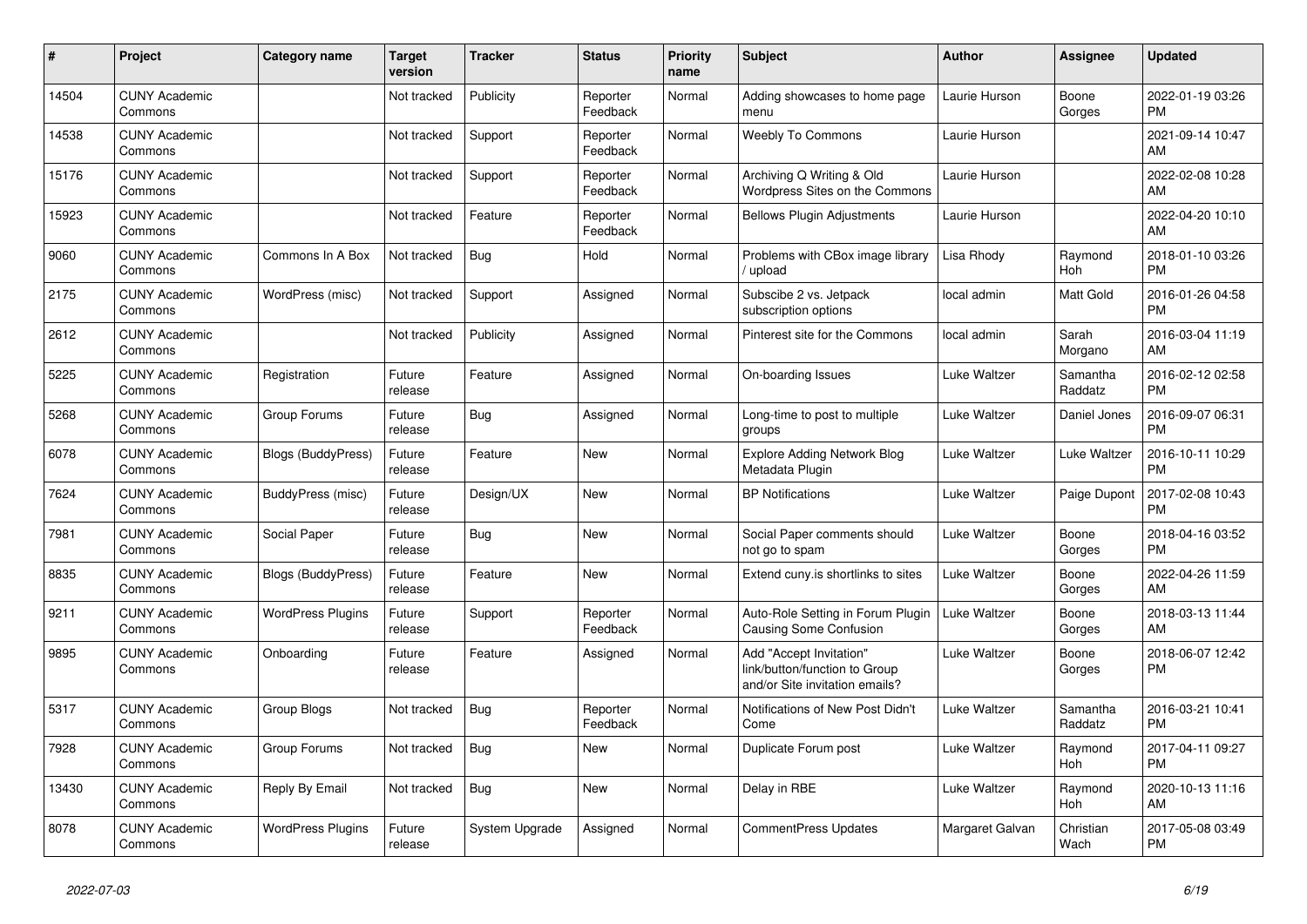| #     | Project                         | Category name              | <b>Target</b><br>version | <b>Tracker</b> | <b>Status</b>        | <b>Priority</b><br>name | <b>Subject</b>                                                     | Author          | <b>Assignee</b>     | <b>Updated</b>                |
|-------|---------------------------------|----------------------------|--------------------------|----------------|----------------------|-------------------------|--------------------------------------------------------------------|-----------------|---------------------|-------------------------------|
| 8211  | <b>CUNY Academic</b><br>Commons | <b>WordPress Themes</b>    | Future<br>release        | Feature        | <b>New</b>           | Normal                  | Theme Suggestions: Material<br>Design-Inspired Themes              | Margaret Galvan | Margaret<br>Galvan  | 2017-08-07 02:48<br><b>PM</b> |
| 7828  | <b>CUNY Academic</b><br>Commons |                            | Not tracked              | Feature        | Assigned             | Normal                  | Theme Assessment 2017                                              | Margaret Galvan | Margaret<br>Galvan  | 2017-05-02 10:41<br><b>PM</b> |
| 15169 | <b>CUNY Academic</b><br>Commons |                            | 2.0.3                    | Support        | Reporter<br>Feedback | Normal                  | new Prelude website zipfiles for<br>custom theme and other files.  | Marilyn Weber   |                     | 2022-06-29 11:32<br>AM        |
| 15655 | <b>CUNY Academic</b><br>Commons |                            | 2.0.3                    | Support        | Reporter<br>Feedback | Normal                  | Event Aggregator plugin?                                           | Marilyn Weber   |                     | 2022-06-29 11:32<br>AM        |
| 14784 | <b>CUNY Academic</b><br>Commons |                            |                          | Support        | Reporter<br>Feedback | Normal                  | User report of logo problem when<br>using Customizer theme         | Marilyn Weber   |                     | 2021-09-17 10:25<br>AM        |
| 15045 | <b>CUNY Academic</b><br>Commons |                            |                          | Support        | <b>New</b>           | Normal                  | no result for KCeL in the search<br>box on the commons             | Marilyn Weber   |                     | 2021-12-10 11:29<br>AM        |
| 15260 | <b>CUNY Academic</b><br>Commons |                            |                          | Support        | Reporter<br>Feedback | Normal                  | Diacritical markings   European<br><b>Stages</b>                   | Marilyn Weber   |                     | 2022-02-04 08:16<br>AM        |
| 15370 | <b>CUNY Academic</b><br>Commons |                            |                          | Support        | Reporter<br>Feedback | Normal                  | All-in-One Event Calendar?                                         | Marilyn Weber   |                     | 2022-02-17 11:03<br>AM        |
| 15565 | <b>CUNY Academic</b><br>Commons |                            |                          | Support        | <b>New</b>           | Normal                  | Events - send updates to an email<br>listserv                      | Marilyn Weber   |                     | 2022-03-10 01:06<br><b>PM</b> |
| 16099 | <b>CUNY Academic</b><br>Commons |                            |                          | Support        | Reporter<br>Feedback | Normal                  | request for Newsletter Glue                                        | Marilyn Weber   |                     | 2022-05-13 12:14<br><b>PM</b> |
| 16110 | <b>CUNY Academic</b><br>Commons |                            |                          | Support        | Reporter<br>Feedback | Normal                  | remove Creative Commons<br>license from pages?                     | Marilyn Weber   | Raymond<br>Hoh      | 2022-05-17 06:11<br><b>PM</b> |
| 5199  | <b>CUNY Academic</b><br>Commons | Social Paper               | Future<br>release        | Feature        | <b>New</b>           | Normal                  | add tables to the SP editor                                        | Marilyn Weber   |                     | 2016-10-24 11:27<br>AM        |
| 5205  | <b>CUNY Academic</b><br>Commons | Social Paper               | Future<br>release        | Feature        | <b>New</b>           | Normal                  | Social Paper folders                                               | Marilyn Weber   |                     | 2016-02-11 10:24<br><b>PM</b> |
| 5282  | <b>CUNY Academic</b><br>Commons | Social Paper               | Future<br>release        | Bug            | <b>New</b>           | Normal                  | Replying via email directs to paper<br>but not individual comment. | Marilyn Weber   | Raymond<br>Hoh      | 2016-03-02 01:48<br><b>PM</b> |
| 5397  | <b>CUNY Academic</b><br>Commons | Social Paper               | Future<br>release        | Feature        | <b>New</b>           | Normal                  | frustrating to have to<br>enable/disable in SP                     | Marilyn Weber   | Samantha<br>Raddatz | 2016-04-20 03:39<br><b>PM</b> |
| 5992  | <b>CUNY Academic</b><br>Commons | <b>Email Notifications</b> | Future<br>release        | Feature        | <b>New</b>           | Normal                  | Changing the From line of<br>autogenerated blog emails             | Marilyn Weber   |                     | 2018-09-27 05:19<br><b>PM</b> |
| 9207  | <b>CUNY Academic</b><br>Commons |                            | Future<br>release        | Support        | Reporter<br>Feedback | Normal                  | display dashboards made in<br>Tableau?                             | Marilyn Weber   | Boone<br>Gorges     | 2018-04-10 10:42<br>AM        |
| 9835  | <b>CUNY Academic</b><br>Commons | Group Forums               | Future<br>release        | Bug            | Assigned             | Normal                  | add a "like" function?                                             | Marilyn Weber   | <b>Erik Trainer</b> | 2018-06-05 01:49<br><b>PM</b> |
| 8607  | <b>CUNY Academic</b><br>Commons |                            | Not tracked              | Support        | <b>New</b>           | Normal                  | Paypal?                                                            | Marilyn Weber   | Matt Gold           | 2018-05-15 01:37<br><b>PM</b> |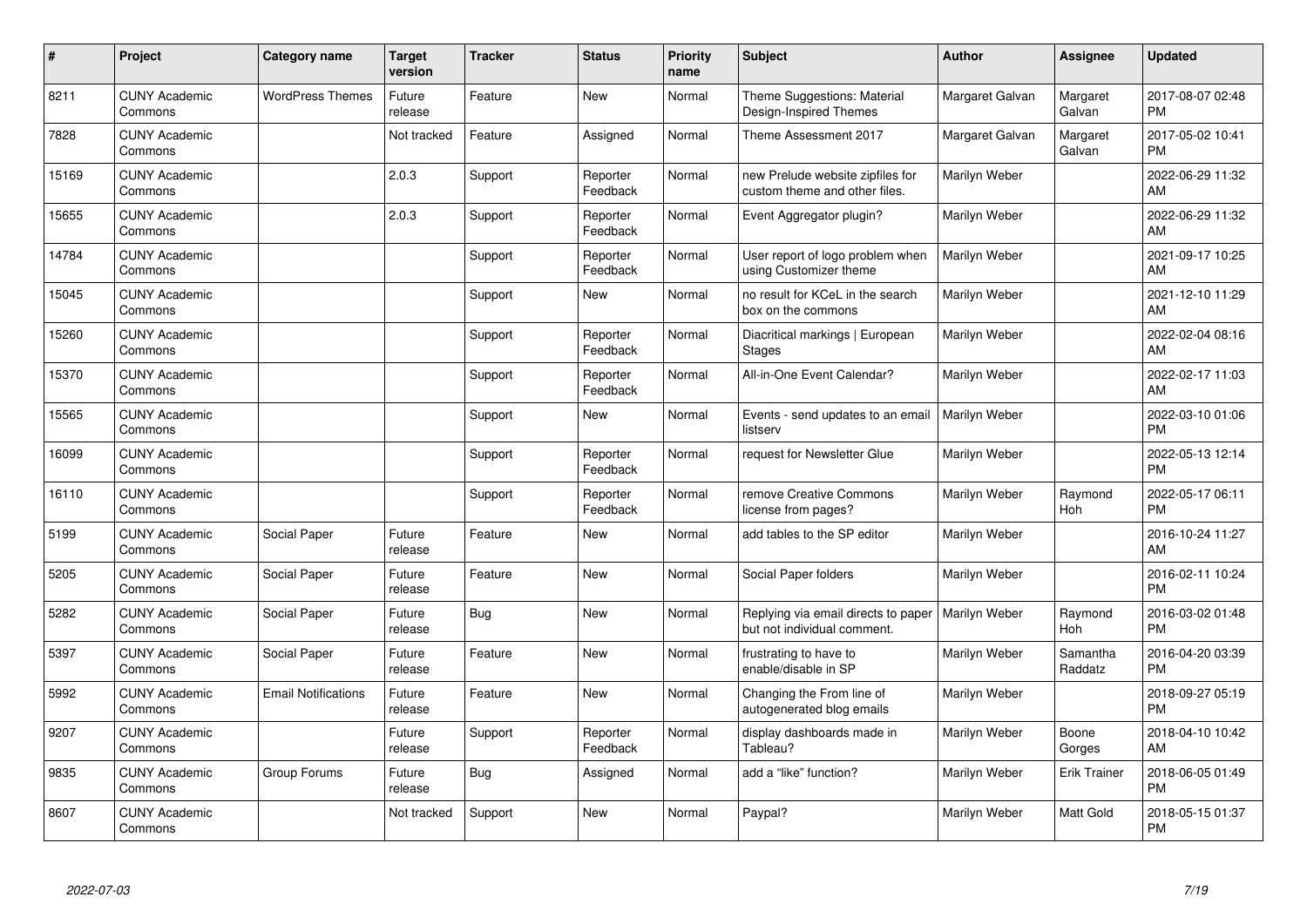| #     | <b>Project</b>                  | <b>Category name</b>      | <b>Target</b><br>version | <b>Tracker</b> | <b>Status</b>        | <b>Priority</b><br>name | <b>Subject</b>                                                                                | <b>Author</b> | Assignee         | <b>Updated</b>                |
|-------|---------------------------------|---------------------------|--------------------------|----------------|----------------------|-------------------------|-----------------------------------------------------------------------------------------------|---------------|------------------|-------------------------------|
| 10273 | <b>CUNY Academic</b><br>Commons | Registration              | Not tracked              | Support        | Reporter<br>Feedback | Normal                  | users combining CF and campus<br>address                                                      | Marilyn Weber |                  | 2019-09-18 10:58<br>AM        |
| 10657 | <b>CUNY Academic</b><br>Commons |                           | Not tracked              | Support        | Reporter<br>Feedback | Normal                  | child theme problems                                                                          | Marilyn Weber |                  | 2018-11-08 01:19<br><b>PM</b> |
| 11149 | <b>CUNY Academic</b><br>Commons |                           | Not tracked              | Support        | Reporter<br>Feedback | Normal                  | comments getting blocked                                                                      | Marilyn Weber | Raymond<br>Hoh   | 2019-03-26 11:40<br>AM        |
| 11509 | <b>CUNY Academic</b><br>Commons |                           | Not tracked              | Support        | Reporter<br>Feedback | Normal                  | deleted Page causing a Menu<br>problem?                                                       | Marilyn Weber |                  | 2019-06-04 09:54<br><b>AM</b> |
| 11519 | <b>CUNY Academic</b><br>Commons |                           | Not tracked              | Support        | Assigned             | Normal                  | comment option not appearing                                                                  | Marilyn Weber |                  | 2019-09-24 10:28<br>AM        |
| 11771 | <b>CUNY Academic</b><br>Commons |                           | Not tracked              | Support        | Reporter<br>Feedback | Normal                  | post displays in sections                                                                     | Marilyn Weber |                  | 2019-08-20 10:34<br>AM        |
| 11787 | <b>CUNY Academic</b><br>Commons |                           | Not tracked              | Support        | Reporter<br>Feedback | Normal                  | automated comments notifications<br>on ZenDesk                                                | Marilyn Weber |                  | 2019-08-26 06:18<br><b>PM</b> |
| 11848 | <b>CUNY Academic</b><br>Commons |                           | Not tracked              | Support        | Hold                 | Normal                  | a Dean of Faculty wants to share<br>a large file                                              | Marilyn Weber |                  | 2019-09-24 08:44<br>AM.       |
| 12350 | <b>CUNY Academic</b><br>Commons | <b>Blogs (BuddyPress)</b> | Not tracked              | Support        | Reporter<br>Feedback | Normal                  | URL creation problem                                                                          | Marilyn Weber |                  | 2020-02-03 11:27<br>AM        |
| 12352 | <b>CUNY Academic</b><br>Commons |                           | Not tracked              | Support        | New                  | Normal                  | "posts list" page builder block<br>option                                                     | Marilyn Weber |                  | 2020-02-03 01:29<br><b>PM</b> |
| 12360 | <b>CUNY Academic</b><br>Commons | <b>WordPress Themes</b>   | Not tracked              | Bug            | Reporter<br>Feedback | Normal                  | site just says "DANTE We are<br>currently in maintenance mode,<br>please check back shortly." | Marilyn Weber |                  | 2020-02-04 12:13<br><b>PM</b> |
| 12382 | <b>CUNY Academic</b><br>Commons | Membership                | Not tracked              | Support        | New                  | Normal                  | Email request change                                                                          | Marilyn Weber | Marilyn<br>Weber | 2020-02-06 12:56<br><b>PM</b> |
| 12741 | <b>CUNY Academic</b><br>Commons | <b>WordPress Plugins</b>  | Not tracked              | Support        | Reporter<br>Feedback | Normal                  | Tableau Public Viz Block                                                                      | Marilyn Weber | Raymond<br>Hoh   | 2020-05-12 11:00<br>AM        |
| 13034 | <b>CUNY Academic</b><br>Commons |                           | Not tracked              | Support        | Reporter<br>Feedback | Normal                  | a site is asking people to join the<br>Commons to get a download                              | Marilyn Weber |                  | 2020-07-12 07:23<br>AM        |
| 13255 | <b>CUNY Academic</b><br>Commons |                           | Not tracked              | Support        | Reporter<br>Feedback | Normal                  | Accessibility problems                                                                        | Marilyn Weber |                  | 2020-09-01 05:48<br><b>PM</b> |
| 13286 | <b>CUNY Academic</b><br>Commons |                           | Not tracked              | Support        | <b>New</b>           | Normal                  | problem connecting with<br><b>WordPress app</b>                                               | Marilyn Weber | Raymond<br>Hoh   | 2020-09-08 11:16<br>AM        |
| 13328 | <b>CUNY Academic</b><br>Commons | Group Forums              | Not tracked              | Bug            | Reporter<br>Feedback | Normal                  | cross-posting in two related<br>groups                                                        | Marilyn Weber | Raymond<br>Hoh   | 2020-09-15 10:39<br><b>PM</b> |
| 13975 | <b>CUNY Academic</b><br>Commons | Social Paper              | Not tracked              | Support        | Reporter<br>Feedback | Normal                  | can't approve comments on Social<br>Paper paper                                               | Marilyn Weber |                  | 2021-02-12 09:33<br>AM        |
| 14074 | <b>CUNY Academic</b><br>Commons | WordPress (misc)          | Not tracked              | Support        | Reporter<br>Feedback | Normal                  | page password protection problem                                                              | Marilyn Weber |                  | 2021-03-02 11:03<br>AM        |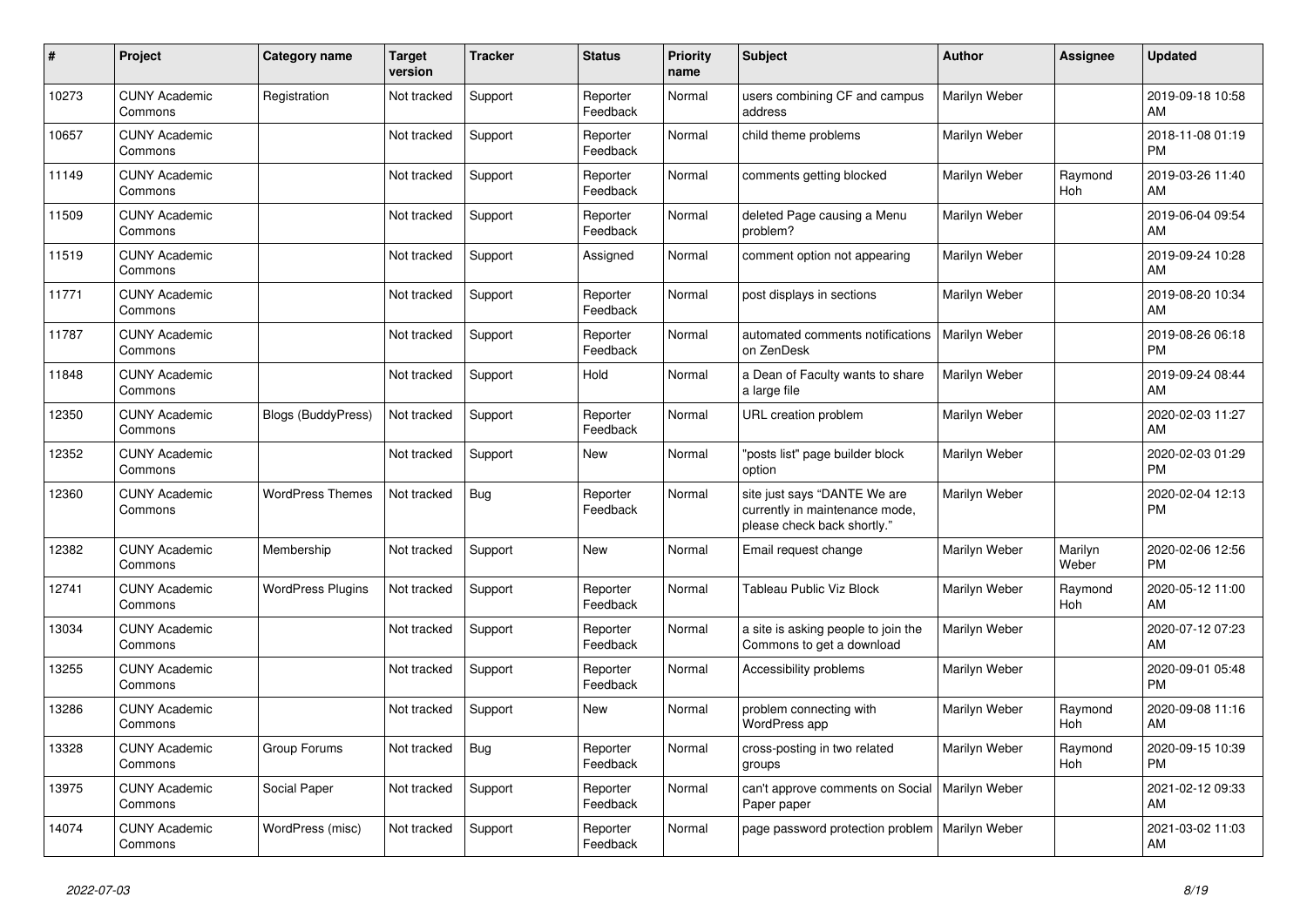| #     | Project                         | <b>Category name</b>     | <b>Target</b><br>version | <b>Tracker</b> | <b>Status</b>        | <b>Priority</b><br>name | <b>Subject</b>                                                        | <b>Author</b>      | <b>Assignee</b>    | <b>Updated</b>                |
|-------|---------------------------------|--------------------------|--------------------------|----------------|----------------------|-------------------------|-----------------------------------------------------------------------|--------------------|--------------------|-------------------------------|
| 14398 | <b>CUNY Academic</b><br>Commons |                          | Not tracked              | Support        | Reporter<br>Feedback | Normal                  | Events plug-in notification problem                                   | Marilyn Weber      |                    | 2021-05-11 11:21<br>AM.       |
| 14900 | <b>CUNY Academic</b><br>Commons |                          | Not tracked              | Support        | Reporter<br>Feedback | Normal                  | previous theme?                                                       | Marilyn Weber      |                    | 2021-10-25 10:31<br>AM        |
| 14911 | <b>CUNY Academic</b><br>Commons | <b>WordPress Themes</b>  | Not tracked              | Support        | New                  | Normal                  | Twentytwentyone theme                                                 | Marilyn Weber      |                    | 2021-10-28 10:37<br><b>AM</b> |
| 15816 | <b>CUNY Academic</b><br>Commons |                          | Not tracked              | Support        | <b>New</b>           | Normal                  | slow loading at SPS                                                   | Marilyn Weber      |                    | 2022-04-05 01:26<br><b>PM</b> |
| 2571  | <b>NYCDH Community</b><br>Site  |                          |                          | Feature        | Assigned             | Normal                  | Add Google custom search box to<br>homepage                           | Mark Newton        | Raymond<br>Hoh     | 2013-05-18 07:49<br><b>PM</b> |
| 2573  | <b>NYCDH Community</b><br>Site  |                          |                          | Feature        | Reporter<br>Feedback | Normal                  | Add dh_nyc twitter list feed to site                                  | <b>Mark Newton</b> | Matt Gold          | 2013-05-16 11:42<br><b>PM</b> |
| 2574  | <b>NYCDH Community</b><br>Site  |                          |                          | Feature        | Assigned             | Normal                  | Add Way to Upload Files to<br>Groups                                  | <b>Mark Newton</b> | Raymond<br>Hoh     | 2013-05-18 07:46<br><b>PM</b> |
| 10262 | <b>CUNY Academic</b><br>Commons |                          | Not tracked              | Bug            | Reporter<br>Feedback | Normal                  | Newsletter Plugin: Broken Image<br>at Bottom of All Newsletters       | Mark Webb          | Raymond<br>Hoh     | 2018-08-30 05:17<br><b>PM</b> |
| 10769 | <b>CUNY Academic</b><br>Commons | <b>WordPress Themes</b>  | Not tracked              | Bug            | Reporter<br>Feedback | Normal                  | 2011 Theme Sidebar                                                    | Mark Webb          |                    | 2018-12-04 04:09<br><b>PM</b> |
| 11120 | <b>CUNY Academic</b><br>Commons | <b>WordPress Plugins</b> | Not tracked              | Bug            | Reporter<br>Feedback | Normal                  | Events Manager Events Not<br>Showing Up                               | Mark Webb          |                    | 2019-02-27 04:10<br><b>PM</b> |
| 3419  | <b>CUNY Academic</b><br>Commons | Group Invitations        | 1.6.14                   | <b>Bug</b>     | Testing<br>Required  | Normal                  | Neatening the display of<br>messages on group requests                | <b>Matt Gold</b>   | Boone<br>Gorges    | 2014-09-01 09:29<br><b>PM</b> |
| 16307 | <b>CUNY Academic</b><br>Commons |                          |                          | <b>Bug</b>     | New                  | Normal                  | Add brief messaging to<br>accept/decline group membership<br>requests | Matt Gold          | Boone<br>Gorges    | 2022-06-27 06:13<br>PM.       |
| 8992  | <b>NYCDH Community</b><br>Site  |                          |                          | <b>Bug</b>     | Assigned             | Normal                  | Multiple RBE error reports                                            | Matt Gold          | Raymond<br>Hoh     | 2017-12-11 05:43<br><b>PM</b> |
| 287   | <b>CUNY Academic</b><br>Commons | WordPress (misc)         | Future<br>release        | Feature        | Assigned             | Normal                  | Create troubleshooting tool for<br>account sign-up                    | Matt Gold          | Boone<br>Gorges    | 2015-11-09 06:17<br><b>PM</b> |
| 364   | <b>CUNY Academic</b><br>Commons | <b>WordPress Plugins</b> | Future<br>release        | Feature        | New                  | Normal                  | <b>Bulletin Board</b>                                                 | Matt Gold          |                    | 2015-01-05 08:50<br><b>PM</b> |
| 365   | <b>CUNY Academic</b><br>Commons | WordPress (misc)         | Future<br>release        | Feature        | Assigned             | Normal                  | <b>Create Mouseover Tooltips</b><br>throughout Site                   | <b>Matt Gold</b>   | <b>Chris Stein</b> | 2015-11-09 06:18<br><b>PM</b> |
| 377   | <b>CUNY Academic</b><br>Commons | BuddyPress (misc)        | Future<br>release        | Feature        | Assigned             | Normal                  | Like buttons                                                          | <b>Matt Gold</b>   | Boone<br>Gorges    | 2010-11-16 05:13<br><b>PM</b> |
| 412   | <b>CUNY Academic</b><br>Commons | <b>WordPress Themes</b>  | Future<br>release        | Feature        | Assigned             | Normal                  | <b>Featured Themes</b>                                                | Matt Gold          | Dominic<br>Giglio  | 2015-01-05 08:44<br><b>PM</b> |
| 435   | <b>CUNY Academic</b><br>Commons | BuddyPress (misc)        | Future<br>release        | Feature        | Assigned             | Normal                  | Include Avatar Images in Forum<br><b>Post Notification Emails</b>     | <b>Matt Gold</b>   | Boone<br>Gorges    | 2010-12-08 12:40<br><b>PM</b> |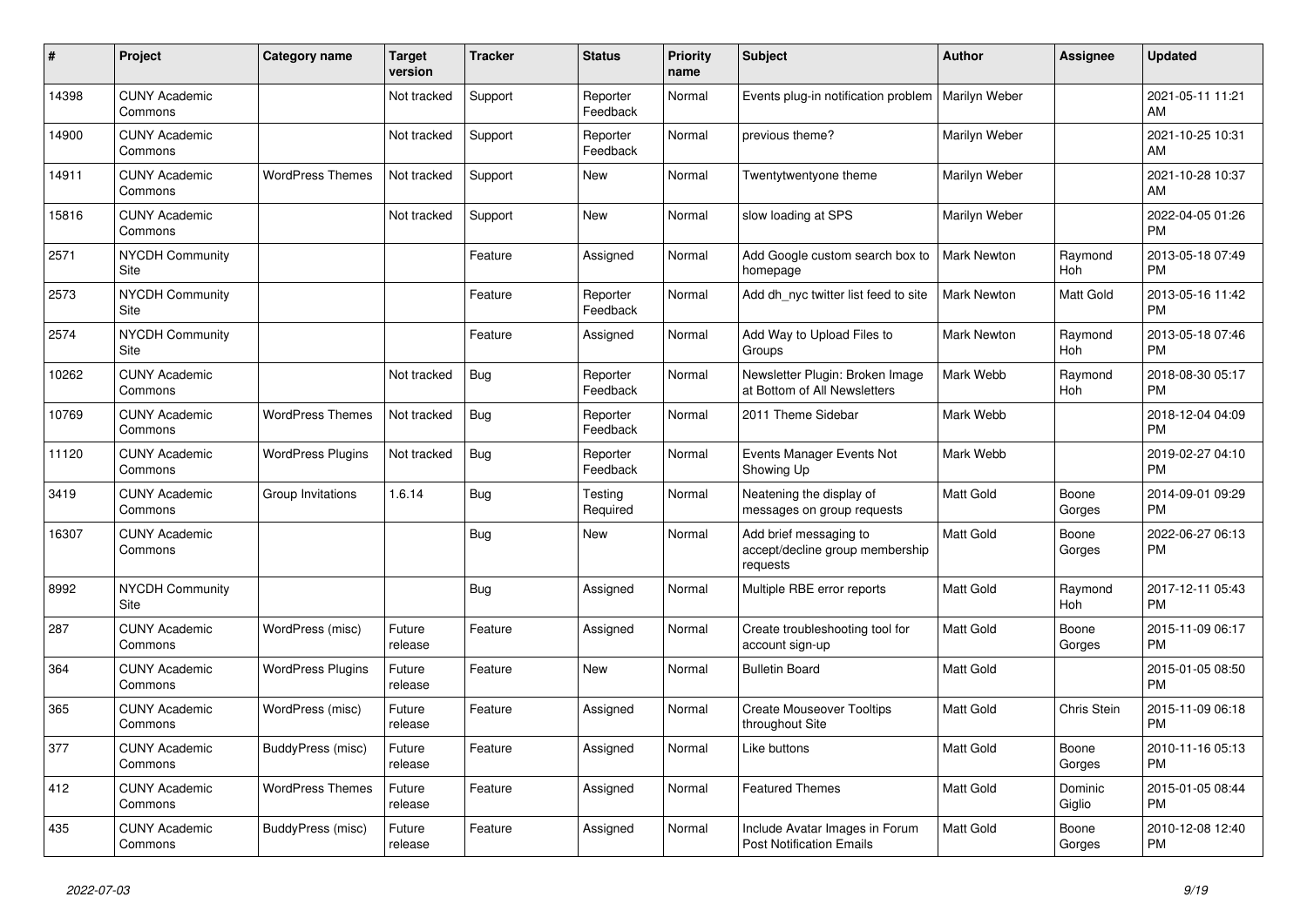| #    | Project                         | <b>Category name</b>     | <b>Target</b><br>version | <b>Tracker</b> | <b>Status</b>        | <b>Priority</b><br>name | <b>Subject</b>                                                        | <b>Author</b>    | <b>Assignee</b>     | <b>Updated</b>                |
|------|---------------------------------|--------------------------|--------------------------|----------------|----------------------|-------------------------|-----------------------------------------------------------------------|------------------|---------------------|-------------------------------|
| 497  | <b>CUNY Academic</b><br>Commons | <b>WordPress Plugins</b> | Future<br>release        | Feature        | Assigned             | Normal                  | Drag and Drop Ordering on<br>Gallery Post Plugin                      | <b>Matt Gold</b> | Ron Rennick         | 2015-11-09 06:18<br><b>PM</b> |
| 500  | <b>CUNY Academic</b><br>Commons | BuddyPress (misc)        | Future<br>release        | Feature        | Assigned             | Normal                  | <b>Export Group Data</b>                                              | Matt Gold        | Boone<br>Gorges     | 2010-12-19 12:09<br><b>PM</b> |
| 554  | <b>CUNY Academic</b><br>Commons | BuddyPress (misc)        | Future<br>release        | Feature        | Assigned             | Normal                  | Add Trackback notifications to<br>site-wide activity feed             | <b>Matt Gold</b> | Boone<br>Gorges     | 2015-11-09 06:19<br><b>PM</b> |
| 599  | <b>CUNY Academic</b><br>Commons | BuddyPress (misc)        | Future<br>release        | Feature        | Assigned             | Normal                  | Consider adding rating plugins for<br><b>BuddvPress/BBPress</b>       | <b>Matt Gold</b> | Boone<br>Gorges     | 2011-08-22 06:50<br>PM.       |
| 635  | <b>CUNY Academic</b><br>Commons | BuddyPress (misc)        | Future<br>release        | Feature        | Assigned             | Normal                  | Big Blue Button -<br>Videoconferencing in Groups and<br>Blogs         | <b>Matt Gold</b> | Boone<br>Gorges     | 2011-03-14 03:24<br><b>PM</b> |
| 653  | <b>CUNY Academic</b><br>Commons | Group Blogs              | Future<br>release        | Feature        | Assigned             | Normal                  | Redesign Integration of Groups<br>and Blogs                           | <b>Matt Gold</b> | Samantha<br>Raddatz | 2015-11-09 05:40<br><b>PM</b> |
| 658  | <b>CUNY Academic</b><br>Commons | <b>WordPress Plugins</b> | Future<br>release        | Feature        | Assigned             | Normal                  | Rebulid Sitewide Tag Suggestion                                       | <b>Matt Gold</b> | Boone<br>Gorges     | 2015-01-05 08:47<br><b>PM</b> |
| 1105 | <b>CUNY Academic</b><br>Commons | WordPress (misc)         | Future<br>release        | Feature        | Assigned             | Normal                  | Rephrase Blog Privacy Options                                         | Matt Gold        | Samantha<br>Raddatz | 2015-11-09 06:19<br><b>PM</b> |
| 1544 | <b>CUNY Academic</b><br>Commons | Groups (misc)            | Future<br>release        | Feature        | Reporter<br>Feedback | Normal                  | Group Filtering and Sorting                                           | <b>Matt Gold</b> | Chris Stein         | 2019-03-01 02:25<br><b>PM</b> |
| 2523 | <b>CUNY Academic</b><br>Commons | <b>BuddyPress Docs</b>   | Future<br>release        | Feature        | Assigned             | Normal                  | Allow Users to Upload Images to<br><b>BP</b> Docs                     | <b>Matt Gold</b> | Boone<br>Gorges     | 2015-11-09 06:14<br><b>PM</b> |
| 3042 | <b>CUNY Academic</b><br>Commons | <b>Public Portfolio</b>  | Future<br>release        | Feature        | Assigned             | Normal                  | Browsing member interests                                             | Matt Gold        | Boone<br>Gorges     | 2015-03-21 09:04<br><b>PM</b> |
| 3090 | <b>CUNY Academic</b><br>Commons | Twitter page             | Future<br>release        | Feature        | Assigned             | Normal                  | Prevent Retweets from showing<br>up on Commons twitter page           | Matt Gold        | <b>Tahir Butt</b>   | 2016-10-24 11:31<br>AM.       |
| 3220 | <b>CUNY Academic</b><br>Commons | <b>Public Portfolio</b>  | Future<br>release        | Feature        | Assigned             | Normal                  | Add indent/outdent option to<br>Formatting Buttons on Profile<br>Page | <b>Matt Gold</b> | Boone<br>Gorges     | 2014-05-21 10:39<br><b>PM</b> |
| 3308 | <b>CUNY Academic</b><br>Commons | Group Invitations        | Future<br>release        | Feature        | Assigned             | Normal                  | Allow members to rescind group<br>invitations                         | <b>Matt Gold</b> | Boone<br>Gorges     | 2015-04-01 08:53<br><b>PM</b> |
| 3517 | <b>CUNY Academic</b><br>Commons | My Commons               | Future<br>release        | Feature        | Assigned             | Normal                  | Mute/Unmute My Commons<br>updates                                     | Matt Gold        | Raymond<br>Hoh      | 2015-11-09 01:19<br><b>PM</b> |
| 3536 | <b>CUNY Academic</b><br>Commons | My Commons               | Future<br>release        | Feature        | Assigned             | Normal                  | Infinite Scroll on My Commons<br>page                                 | Matt Gold        | Raymond<br>Hoh      | 2015-04-13 04:42<br><b>PM</b> |
| 3577 | <b>CUNY Academic</b><br>Commons | My Commons               | Future<br>release        | Design/UX      | Assigned             | Normal                  | Replies to items in My Commons                                        | Matt Gold        | Raymond<br>Hoh      | 2015-04-09 05:19<br>PM.       |
| 3662 | <b>CUNY Academic</b><br>Commons | SEO                      | Future<br>release        | Feature        | Assigned             | Normal                  | Duplicate Content/SEO/Google<br>issues                                | Matt Gold        | Raymond<br>Hoh      | 2015-04-13 04:37<br><b>PM</b> |
| 3759 | <b>CUNY Academic</b><br>Commons | WordPress (misc)         | Future<br>release        | Feature        | Assigned             | Normal                  | Review Interface for Adding Users   Matt Gold<br>to Blogs             |                  | Boone<br>Gorges     | 2015-03-24 05:52<br><b>PM</b> |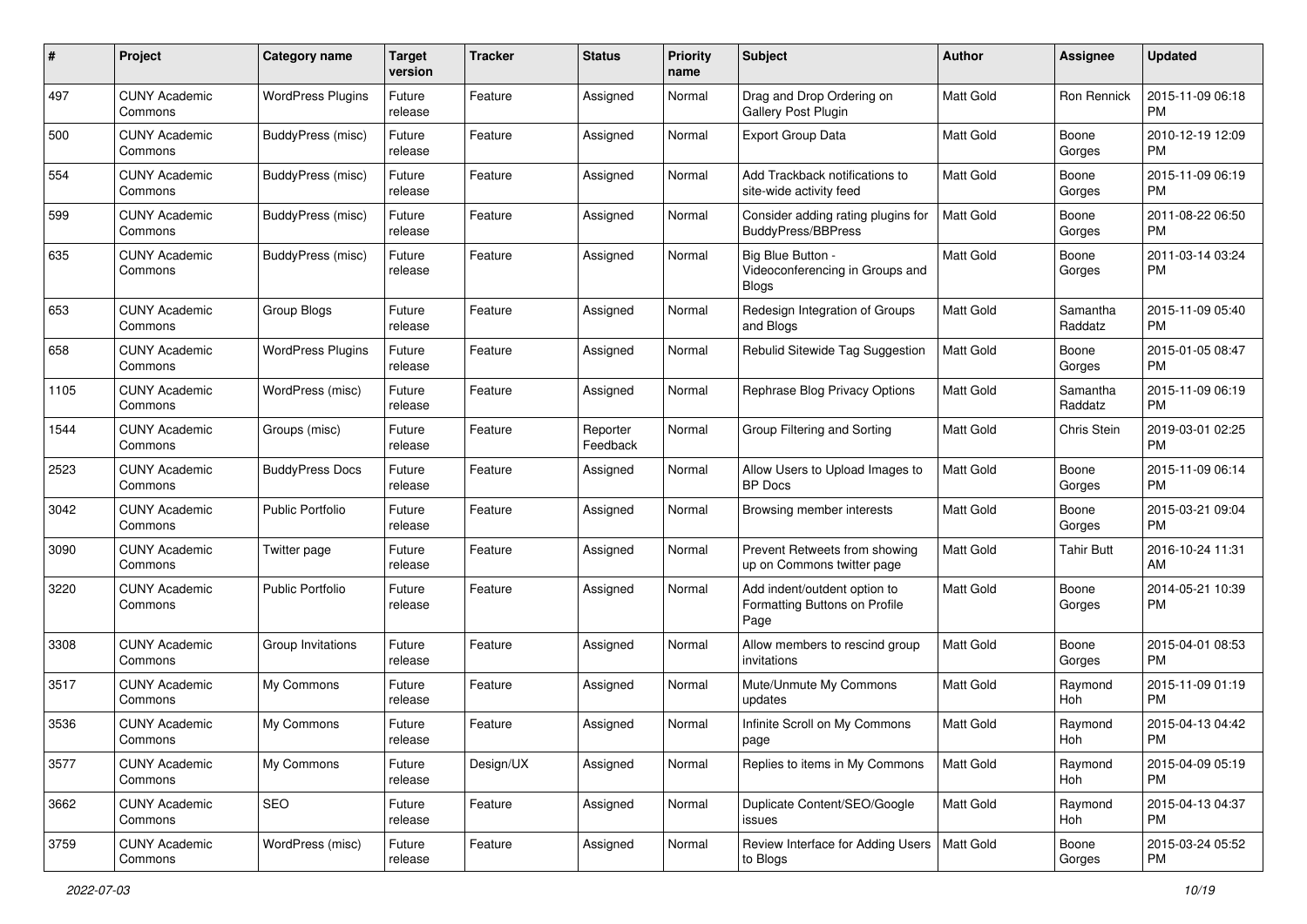| #    | Project                         | <b>Category name</b>      | Target<br>version | <b>Tracker</b> | <b>Status</b>        | Priority<br>name | <b>Subject</b>                                                      | <b>Author</b>    | <b>Assignee</b>     | <b>Updated</b>                |
|------|---------------------------------|---------------------------|-------------------|----------------|----------------------|------------------|---------------------------------------------------------------------|------------------|---------------------|-------------------------------|
| 3768 | <b>CUNY Academic</b><br>Commons | <b>Public Portfolio</b>   | Future<br>release | Feature        | Assigned             | Normal           | Institutions/Past positions on<br>public portfolios                 | <b>Matt Gold</b> | Boone<br>Gorges     | 2018-04-23 10:44<br>AM.       |
| 3770 | <b>CUNY Academic</b><br>Commons | <b>Public Portfolio</b>   | Future<br>release | Feature        | Assigned             | Normal           | Improve Layout/Formatting of<br>Positions Area on Public Portfolios | <b>Matt Gold</b> | <b>Chris Stein</b>  | 2015-04-01 09:17<br><b>PM</b> |
| 4053 | <b>CUNY Academic</b><br>Commons | Events                    | Future<br>release | Feature        | Assigned             | Normal           | Create new tab for past events                                      | <b>Matt Gold</b> | Boone<br>Gorges     | 2015-05-12 02:10<br><b>PM</b> |
| 4238 | <b>CUNY Academic</b><br>Commons | Events                    | Future<br>release | Feature        | Assigned             | Normal           | Copy Events to Other Groups?                                        | <b>Matt Gold</b> | Boone<br>Gorges     | 2015-07-02 10:08<br>AM        |
| 4404 | <b>CUNY Academic</b><br>Commons | <b>Public Portfolio</b>   | Future<br>release | Design/UX      | Assigned             | Normal           | Change color of permissions info<br>on portfolio editing interface  | <b>Matt Gold</b> | Samantha<br>Raddatz | 2015-08-11 05:28<br><b>PM</b> |
| 4661 | <b>CUNY Academic</b><br>Commons | <b>User Experience</b>    | Future<br>release | Bug            | Assigned             | Normal           | <b>Simplify Events text</b>                                         | Matt Gold        | Samantha<br>Raddatz | 2015-10-02 09:06<br><b>PM</b> |
| 4903 | <b>CUNY Academic</b><br>Commons | Events                    | Future<br>release | Design/UX      | Assigned             | Normal           | Improving visual appearance of<br>event calendars                   | Matt Gold        | Boone<br>Gorges     | 2016-10-13 11:51<br>AM        |
| 4980 | <b>CUNY Academic</b><br>Commons | Home Page                 | Future<br>release | Feature        | Assigned             | Normal           | <b>CAC Featured Content -- Adding</b><br>Randomization              | Matt Gold        | Boone<br>Gorges     | 2016-12-12 03:01<br><b>PM</b> |
| 5316 | <b>CUNY Academic</b><br>Commons | User Experience           | Future<br>release | Feature        | Assigned             | Normal           | Prompt user email address<br>updates                                | Matt Gold        | Stephen Real        | 2016-12-21 03:30<br><b>PM</b> |
| 5581 | <b>CUNY Academic</b><br>Commons | Analytics                 | Future<br>release | Feature        | Assigned             | Normal           | <b>Explore alternatives to Google</b><br>Analytics                  | <b>Matt Gold</b> | Valerie<br>Townsend | 2020-04-17 03:12<br><b>PM</b> |
| 5696 | <b>CUNY Academic</b><br>Commons | Events                    | Future<br>release | Feature        | Assigned             | Normal           | Events Calendar - display options<br>calendar aggregation           | Matt Gold        | Boone<br>Gorges     | 2016-10-13 11:44<br>AM        |
| 5955 | <b>CUNY Academic</b><br>Commons | Outreach                  | Future<br>release | Feature        | Assigned             | Normal           | Create auto-newsletter for<br>commons members                       | Matt Gold        | Luke Waltzer        | 2016-08-30 10:34<br><b>AM</b> |
| 6014 | <b>CUNY Academic</b><br>Commons | Publicity                 | Future<br>release | Publicity      | Reporter<br>Feedback | Normal           | Google search listing                                               | Matt Gold        | Boone<br>Gorges     | 2016-09-21 03:48<br>PM.       |
| 6426 | <b>CUNY Academic</b><br>Commons | Spam/Spam<br>Prevention   | Future<br>release | Feature        | Assigned             | Normal           | Force captcha on all comments?                                      | <b>Matt Gold</b> | <b>Tahir Butt</b>   | 2016-10-24 02:06<br><b>PM</b> |
| 7115 | <b>CUNY Academic</b><br>Commons | Groups (misc)             | Future<br>release | Feature        | Reporter<br>Feedback | Normal           | make licensing info clear during<br>group creation                  | <b>Matt Gold</b> | Raymond<br>Hoh      | 2020-12-08 11:32<br>AM        |
| 8756 | <b>CUNY Academic</b><br>Commons | Group Blogs               | Future<br>release | Feature        | Hold                 | Normal           | Connect multiple blogs to one<br>group?                             | <b>Matt Gold</b> | Boone<br>Gorges     | 2017-09-30 10:42<br><b>AM</b> |
| 8836 | <b>CUNY Academic</b><br>Commons | <b>Blogs (BuddyPress)</b> | Future<br>release | Feature        | Assigned             | Normal           | Redesign site launch process                                        | <b>Matt Gold</b> | Boone<br>Gorges     | 2019-10-03 02:49<br><b>PM</b> |
| 8900 | <b>CUNY Academic</b><br>Commons | Accessibility             | Future<br>release | Feature        | Assigned             | Normal           | Look into tools to enforce<br>accessibility in WP environment       | Matt Gold        | Boone<br>Gorges     | 2022-04-26 11:59<br>AM.       |
| 8901 | <b>CUNY Academic</b><br>Commons | Accessibility             | Future<br>release | Feature        | Assigned             | Normal           | Theme analysis for accessibility                                    | <b>Matt Gold</b> | Boone<br>Gorges     | 2022-04-26 11:59<br>AM        |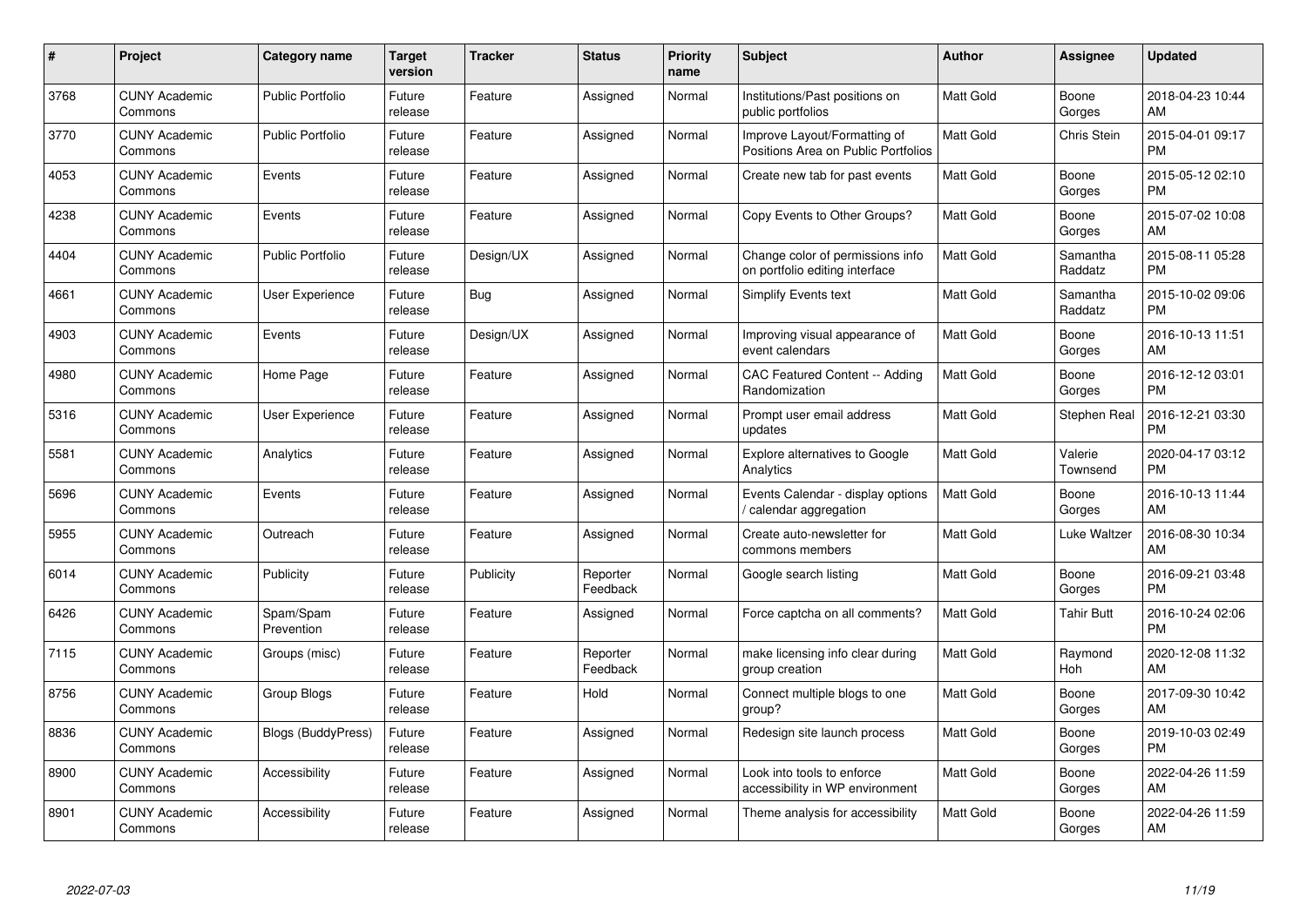| #     | Project                         | <b>Category name</b>       | <b>Target</b><br>version | <b>Tracker</b> | <b>Status</b>        | <b>Priority</b><br>name | <b>Subject</b>                                                                            | Author           | <b>Assignee</b>     | <b>Updated</b>                                |
|-------|---------------------------------|----------------------------|--------------------------|----------------|----------------------|-------------------------|-------------------------------------------------------------------------------------------|------------------|---------------------|-----------------------------------------------|
| 9028  | <b>CUNY Academic</b><br>Commons | Onboarding                 | Future<br>release        | Feature        | Assigned             | Normal                  | suggest groups to new members<br>during the registration process                          | <b>Matt Gold</b> | Chris Stein         | 2018-10-24 12:34<br><b>PM</b>                 |
| 9947  | <b>CUNY Academic</b><br>Commons | <b>WordPress Plugins</b>   | Future<br>release        | Feature        | Reporter<br>Feedback | Normal                  | Install H5P quiz plugin                                                                   | <b>Matt Gold</b> | Boone<br>Gorges     | 2018-09-11 11:01<br>AM                        |
| 10659 | <b>CUNY Academic</b><br>Commons | Group Forums               | Future<br>release        | Feature        | Assigned             | Normal                  | Post to multiple groups via email                                                         | <b>Matt Gold</b> | Raymond<br>Hoh      | 2018-11-15 12:54<br>AM                        |
| 15604 | <b>CUNY Academic</b><br>Commons | <b>Email Notifications</b> | Future<br>release        | Feature        | Assigned             | Normal                  | Restructure Commons Group<br>Digest Email Messages                                        | <b>Matt Gold</b> | Boone<br>Gorges     | 2022-05-26 10:45<br>AM                        |
| 636   | <b>CUNY Academic</b><br>Commons | WordPress (misc)           | Not tracked              | Support        | Assigned             | Normal                  | Create Lynda.com-like Table of<br><b>Contents for Prospective Tutorial</b><br>Screencasts | <b>Matt Gold</b> | scott voth          | 2016-02-23 03:12<br><b>PM</b>                 |
| 3369  | <b>CUNY Academic</b><br>Commons | Reply By Email             | Not tracked              | Outreach       | Hold                 | Normal                  | Release reply by email to WP<br>plugin directory                                          | <b>Matt Gold</b> | Raymond<br>Hoh      | 2016-03-01 12:46<br><b>PM</b>                 |
| 3524  | <b>CUNY Academic</b><br>Commons | Documentation              | Not tracked              | Documentation  | Assigned             | Normal                  | Post describing all you can do<br>when starting up a new blog/group                       | <b>Matt Gold</b> | scott voth          | 2014-10-04 12:56<br><b>PM</b>                 |
| 3657  | <b>CUNY Academic</b><br>Commons | WordPress (misc)           | Not tracked              | Feature        | New                  | Normal                  | Create alert for GC email<br>addresses                                                    | <b>Matt Gold</b> | Matt Gold           | 2016-04-14 11:29<br><b>PM</b>                 |
| 4027  | <b>CUNY Academic</b><br>Commons | Commons In A Box           | Not tracked              | Design/UX      | Assigned             | Normal                  | Usability review of CBOX update<br>procedures                                             | <b>Matt Gold</b> | Samantha<br>Raddatz | 2015-05-11 06:36<br><b>PM</b>                 |
| 4070  | <b>CUNY Academic</b><br>Commons | Analytics                  | Not tracked              | Support        | Assigned             | Normal                  | Request for JITP site analytics                                                           | Matt Gold        | Seth Persons        | 2016-02-23 03:09<br><b>PM</b>                 |
| 4235  | <b>CUNY Academic</b><br>Commons |                            | Not tracked              | Design/UX      | Assigned             | Normal                  | Explore user experience around<br>comments on forum topics vs docs                        | Matt Gold        | Samantha<br>Raddatz | 2015-07-21 10:23<br>AM                        |
| 4986  | <b>CUNY Academic</b><br>Commons | ZenDesk                    | Not tracked              | Support        | Assigned             | Normal                  | Prepare documentation for<br>Zendesk re web widget                                        | <b>Matt Gold</b> | Samantha<br>Raddatz | 2016-02-25 03:09<br><b>PM</b>                 |
| 6115  | <b>CUNY Academic</b><br>Commons | Publicity                  | Not tracked              | Feature        | Assigned             | Normal                  | create digital signage for GC                                                             | <b>Matt Gold</b> | scott voth          | 2016-10-11 10:09<br><b>PM</b>                 |
| 6298  | <b>CUNY Academic</b><br>Commons | User Experience            | Not tracked              | Design/UX      | Assigned             | Normal                  | Examine data from survey                                                                  | <b>Matt Gold</b> | Margaret<br>Galvan  | 2016-10-14 12:16<br><b>PM</b>                 |
| 6671  | <b>CUNY Academic</b><br>Commons | Reply By Email             | Not tracked              | Bug            | Assigned             | Normal                  | "Post too often" RBE error<br>message                                                     | <b>Matt Gold</b> | Raymond<br>Hoh      | 2016-11-11 09:55<br>AM                        |
| 6995  | <b>CUNY Academic</b><br>Commons | Home Page                  | Not tracked              | <b>Bug</b>     | Assigned             | Normal                  | member filter on homepage not<br>working                                                  | <b>Matt Gold</b> | Raymond<br>Hoh      | 2016-12-11 09:46<br><b>PM</b>                 |
| 8666  | <b>CUNY Academic</b><br>Commons | Teaching                   | Not tracked              | Documentation  | Assigned             | Normal                  | Create Teaching on the Commons   Matt Gold<br>Resource Page                               |                  |                     | Laurie Hurson   2019-09-23 03:16<br><b>PM</b> |
| 8837  | <b>CUNY Academic</b><br>Commons |                            | Not tracked              | Feature        | Assigned             | Normal                  | Create a form to request info from<br>people requesting premium<br>themes and plugins     | Matt Gold        | Marilyn<br>Weber    | 2017-11-14 03:35<br><b>PM</b>                 |
| 8898  | <b>CUNY Academic</b><br>Commons | Social Paper               | Not tracked              | Feature        | Assigned             | Normal                  | Usage data on docs and social<br>paper                                                    | Matt Gold        | Matt Gold           | 2017-11-16 11:32<br>AM                        |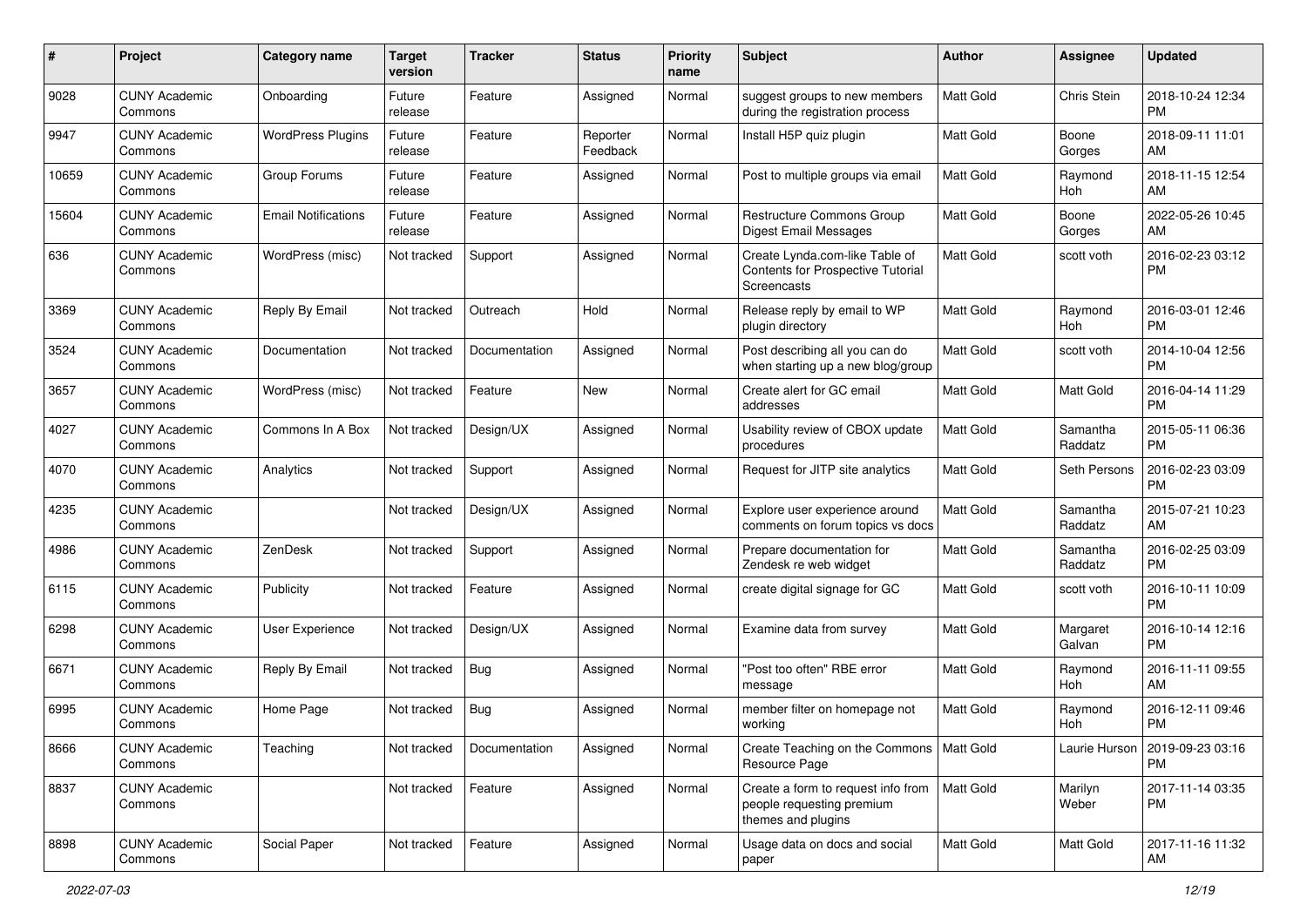| #              | Project                         | <b>Category name</b>       | <b>Target</b><br>version | <b>Tracker</b> | <b>Status</b>        | Priority<br>name | Subject                                                                                                                                      | Author                 | Assignee            | <b>Updated</b>                |
|----------------|---------------------------------|----------------------------|--------------------------|----------------|----------------------|------------------|----------------------------------------------------------------------------------------------------------------------------------------------|------------------------|---------------------|-------------------------------|
| 8902           | <b>CUNY Academic</b><br>Commons | Design                     | Not tracked              | Feature        | Assigned             | Normal           | Report back on research on<br><b>BuddyPress themes</b>                                                                                       | <b>Matt Gold</b>       | Michael Smith       | 2017-11-10 12:31<br><b>PM</b> |
| 8976           | <b>CUNY Academic</b><br>Commons | Reply By Email             | Not tracked              | Feature        | Assigned             | Normal           | Package RBE new topics posting?                                                                                                              | Matt Gold              | Raymond<br>Hoh      | 2017-12-04 02:34<br><b>PM</b> |
| 8991           | <b>CUNY Academic</b><br>Commons | Reply By Email             | Not tracked              | <b>Bug</b>     | Hold                 | Normal           | RBE duplicate email message<br>issue                                                                                                         | Matt Gold              | Raymond<br>Hoh      | 2018-02-18 08:53<br><b>PM</b> |
| 9015           | <b>CUNY Academic</b><br>Commons | Groups (misc)              | Not tracked              | Outreach       | Assigned             | Normal           | Email group admins the email<br>addresses of their groups                                                                                    | Matt Gold              | Matt Gold           | 2018-01-02 09:54<br>AM        |
| 9941           | <b>CUNY Academic</b><br>Commons | Wiki                       | Not tracked              | Support        | Assigned             | Normal           | Wiki functionality                                                                                                                           | <b>Matt Gold</b>       | Boone<br>Gorges     | 2018-06-26 10:57<br>AM        |
| 9979           | <b>CUNY Academic</b><br>Commons | <b>Email Notifications</b> | Not tracked              | Bug            | Reporter<br>Feedback | Normal           | Reports of slow email activation<br>emails                                                                                                   | <b>Matt Gold</b>       | Boone<br>Gorges     | 2018-08-29 09:40<br><b>PM</b> |
| 10040          | <b>CUNY Academic</b><br>Commons | WordPress (misc)           | Not tracked              | Bug            | Reporter<br>Feedback | Normal           | User doesn't see full list of themes                                                                                                         | <b>Matt Gold</b>       | Boone<br>Gorges     | 2018-07-25 10:12<br>AM        |
| 13949          | <b>CUNY Academic</b><br>Commons |                            | Not tracked              | Bug            | <b>New</b>           | Normal           | Continued debugging of runaway<br>MySQL connections                                                                                          | <b>Matt Gold</b>       | Boone<br>Gorges     | 2021-09-14 10:42<br>AM        |
| 481            | <b>CUNY Academic</b><br>Commons | Groups (misc)              | Future<br>release        | Feature        | Assigned             | Normal           | ability to archive inactive groups<br>and blogs                                                                                              | Michael Mandiberg      | Samantha<br>Raddatz | 2015-11-09 05:56<br><b>PM</b> |
| 9908           | <b>CUNY Academic</b><br>Commons |                            | Not tracked              | Feature        | <b>New</b>           | Normal           | Is it possible to send email<br>updates to users (or an email<br>address not on the list) for only a<br>single page AFTER being<br>prompted? | <b>Michael Shields</b> | scott voth          | 2018-06-11 01:34<br><b>PM</b> |
| 2167           | <b>CUNY Academic</b><br>Commons | WordPress (misc)           | Future<br>release        | Bug            | Assigned             | Normal           | CAC-Livestream Plugin Issues                                                                                                                 | Michael Smith          | Dominic<br>Giglio   | 2015-01-02 03:06<br><b>PM</b> |
| 3458           | <b>CUNY Academic</b><br>Commons | Groups (misc)              | Future<br>release        | Feature        | Assigned             | Normal           | Filter Members of Group by<br>Campus                                                                                                         | Michael Smith          | Samantha<br>Raddatz | 2014-09-26 08:32<br><b>PM</b> |
| 3506           | <b>CUNY Academic</b><br>Commons | Publicity                  | 1.7                      | Publicity      | New                  | Normal           | Prepare 1.7 email messaging                                                                                                                  | Micki Kaufman          | Micki<br>Kaufman    | 2014-10-01 12:36<br><b>PM</b> |
| 3509           | <b>CUNY Academic</b><br>Commons | Publicity                  | 1.7                      | Publicity      | <b>New</b>           | Normal           | Create 1.7 digital signage imagery                                                                                                           | Micki Kaufman          | Marilyn<br>Weber    | 2014-10-01 12:40<br><b>PM</b> |
| 3510           | <b>CUNY Academic</b><br>Commons | Publicity                  | 1.7                      | Publicity      | Assigned             | Normal           | Post on the News Blog re: 'My<br>Commons'                                                                                                    | Micki Kaufman          | Sarah<br>Morgano    | 2014-10-15 11:18<br>AM        |
| 3511           | <b>CUNY Academic</b><br>Commons | Publicity                  | 1.7                      | Publicity      | Assigned             | Normal           | Social media for 1.7                                                                                                                         | Micki Kaufman          | Sarah<br>Morgano    | 2014-10-14 03:32<br><b>PM</b> |
| 2753           | <b>CUNY Academic</b><br>Commons | <b>Public Portfolio</b>    | Future<br>release        | Feature        | New                  | Normal           | Create actual actual tagification in<br>academic interests and other<br>fields                                                               | Micki Kaufman          | Boone<br>Gorges     | 2015-01-05 08:52<br>PM.       |
| $ 2754\rangle$ | <b>CUNY Academic</b><br>Commons | Design                     | Future<br>release        | Feature        | Assigned             | Normal           | Determine strategy for CAC logo<br>handling in top header                                                                                    | Micki Kaufman          | Chris Stein         | 2015-01-05 08:53<br><b>PM</b> |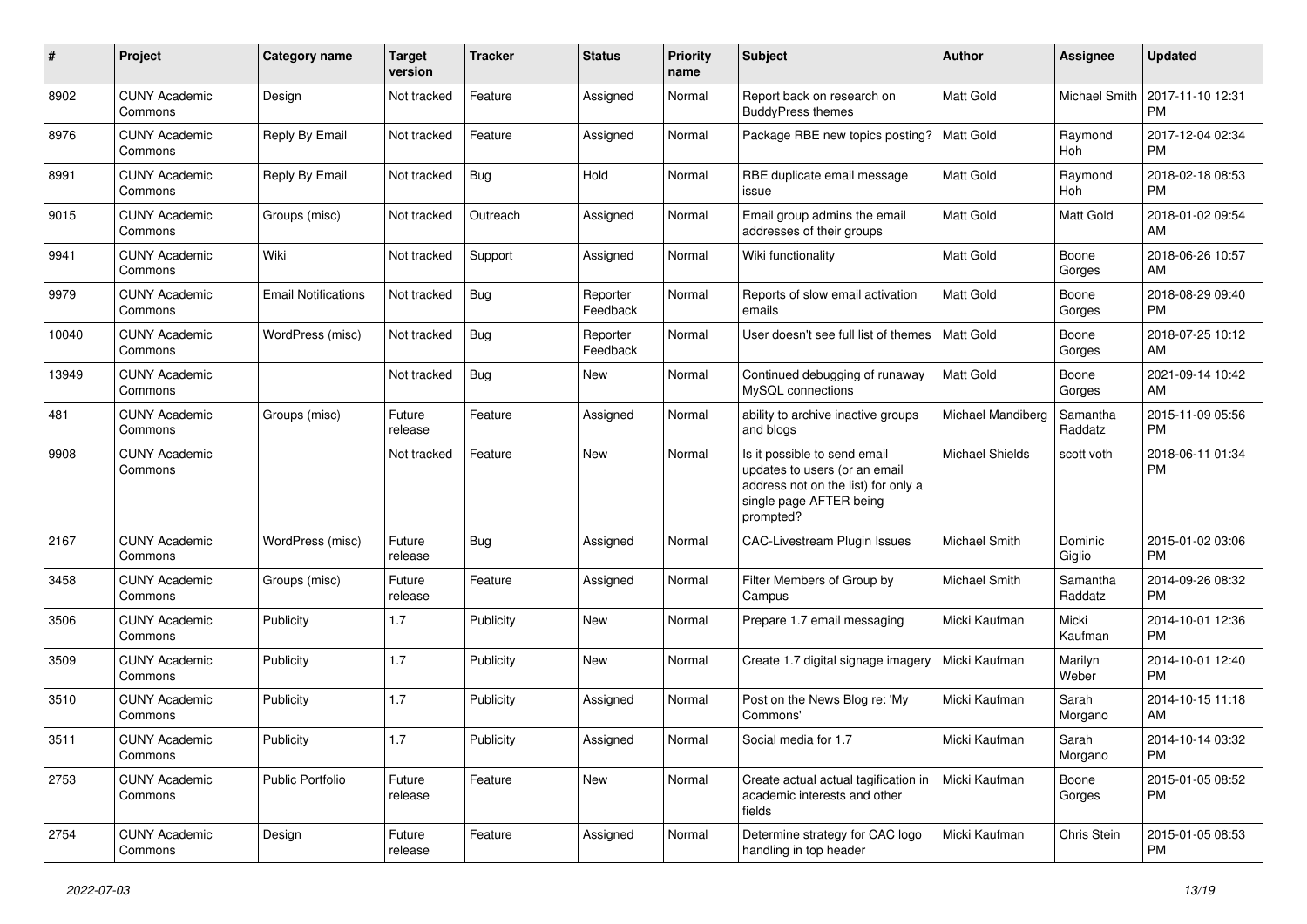| #     | Project                         | <b>Category name</b>     | <b>Target</b><br>version | <b>Tracker</b> | <b>Status</b>        | <b>Priority</b><br>name | <b>Subject</b>                                                             | <b>Author</b>           | <b>Assignee</b>     | <b>Updated</b>                |
|-------|---------------------------------|--------------------------|--------------------------|----------------|----------------------|-------------------------|----------------------------------------------------------------------------|-------------------------|---------------------|-------------------------------|
| 3475  | <b>CUNY Academic</b><br>Commons | Events                   | Future<br>release        | Feature        | Assigned             | Normal                  | Request to add plugin to<br>streamline room<br>booking/appointment booking | Naomi Barrettara        | Boone<br>Gorges     | 2014-12-01 05:14<br><b>PM</b> |
| 9346  | <b>CUNY Academic</b><br>Commons | WordPress (misc)         | Not tracked              | Bug            | New                  | Normal                  | Clone cetls.bmcc.cuny.edu for<br>development                               | Owen Roberts            | Raymond<br>Hoh      | 2018-03-06 05:35<br><b>PM</b> |
| 6665  | <b>CUNY Academic</b><br>Commons |                          | Not tracked              | Publicity      | New                  | Normal                  | Dead Link in 1.10 announcement<br>post                                     | Paige Dupont            | Stephen Real        | 2016-12-01 03:11<br><b>PM</b> |
| 11449 | <b>CUNY Academic</b><br>Commons | WordPress - Media        | Not tracked              | Support        | Reporter<br>Feedback | Normal                  | Cloning Media Library for JITP<br>from Staging to Production Site          | Patrick DeDauw          | Boone<br>Gorges     | 2019-05-13 12:00<br><b>PM</b> |
| 14483 | <b>CUNY Academic</b><br>Commons | WordPress - Media        | Not tracked              | Bug            | Reporter<br>Feedback | Normal                  | Wordpress PDF Embed Stopped<br>Working after JITP Media Clone              | <b>Patrick DeDauw</b>   | Boone<br>Gorges     | 2021-05-20 01:51<br><b>PM</b> |
| 14792 | <b>CUNY Academic</b><br>Commons |                          |                          | Bug            | <b>New</b>           | Normal                  | Inconsistent email notifications<br>from gravity forms                     | Raffi<br>Khatchadourian |                     | 2021-10-04 01:50<br><b>PM</b> |
| 15516 | <b>CUNY Academic</b><br>Commons | <b>WordPress Plugins</b> |                          | Bug            | Reporter<br>Feedback | Normal                  | Can't publish or save draft of post<br>on wordpress.com                    | Raffi<br>Khatchadourian | Raymond<br>Hoh      | 2022-03-02 05:52<br><b>PM</b> |
| 16290 | <b>CUNY Academic</b><br>Commons |                          |                          | Feature        | Reporter<br>Feedback | Normal                  | Add Table Of Contents Block<br>plug-in                                     | Raffi<br>Khatchadourian |                     | 2022-06-24 10:26<br>AM        |
| 16314 | <b>CUNY Academic</b><br>Commons | <b>WordPress Plugins</b> |                          | Feature        | New                  | Normal                  | Install Multicollab plug-in?                                               | Raffi<br>Khatchadourian |                     | 2022-06-29 03:44<br><b>PM</b> |
| 5182  | <b>CUNY Academic</b><br>Commons | Social Paper             | Future<br>release        | Design/UX      | New                  | Normal                  | "Publishing" a private paper on<br>social paper?                           | Raffi<br>Khatchadourian | Boone<br>Gorges     | 2016-10-13 04:12<br><b>PM</b> |
| 5183  | <b>CUNY Academic</b><br>Commons | Social Paper             | Future<br>release        | Design/UX      | New                  | Normal                  | Creating a new paper when<br>viewing an existing paper                     | Raffi<br>Khatchadourian | Samantha<br>Raddatz | 2016-02-02 12:09<br><b>PM</b> |
| 9420  | <b>CUNY Academic</b><br>Commons | cuny.is                  | Not tracked              | Feature        | <b>New</b>           | Normal                  | Request for http://cuny.is/streams                                         | Raffi<br>Khatchadourian | Marilyn<br>Weber    | 2018-04-02 10:08<br>AM        |
| 11077 | <b>CUNY Academic</b><br>Commons | Events                   | Not tracked              | Feature        | Reporter<br>Feedback | Normal                  | Show event category description<br>in event list view                      | Raffi<br>Khatchadourian |                     | 2019-02-12 10:38<br><b>PM</b> |
| 15242 | <b>CUNY Academic</b><br>Commons | Performance              | Not tracked              | Bug            | Reporter<br>Feedback | Normal                  | Slugist site                                                               | Raffi<br>Khatchadourian | Boone<br>Gorges     | 2022-02-07 11:14<br>AM        |
| 16319 | <b>CUNY Academic</b><br>Commons | <b>WordPress Plugins</b> | 2.0.3                    | Bug            | New                  | Normal                  | Request for Events Calendar Pro<br>5.14.2 update                           | Raymond Hoh             | Raymond<br>Hoh      | 2022-07-01 04:16<br><b>PM</b> |
| 14908 | <b>CUNY Academic</b><br>Commons | Performance              |                          | Bug            | <b>New</b>           | Normal                  | Stale object cache on cdev                                                 | Raymond Hoh             | Boone<br>Gorges     | 2021-12-07 09:45<br>AM        |
| 16177 | <b>CUNY Academic</b><br>Commons | Reply By Email           |                          | Bug            | New                  | Normal                  | Switch to Inbound mode for RBE                                             | Raymond Hoh             | Raymond<br>Hoh      | 2022-05-30 04:32<br><b>PM</b> |
| 16255 | <b>CUNY Academic</b><br>Commons | WordPress (misc)         |                          | Bug            | <b>New</b>           | Normal                  | Need to define 'MULTISITE'<br>constant in wp-config.php                    | Raymond Hoh             |                     | 2022-06-19 09:31<br>AM        |
| 3691  | <b>CUNY Academic</b><br>Commons | <b>WordPress Plugins</b> | Future<br>release        | Bug            | <b>New</b>           | Normal                  | <b>WPMU Domain Mapping</b><br>Debugging on cdev                            | Raymond Hoh             | Matt Gold           | 2014-12-12 09:04<br>AM        |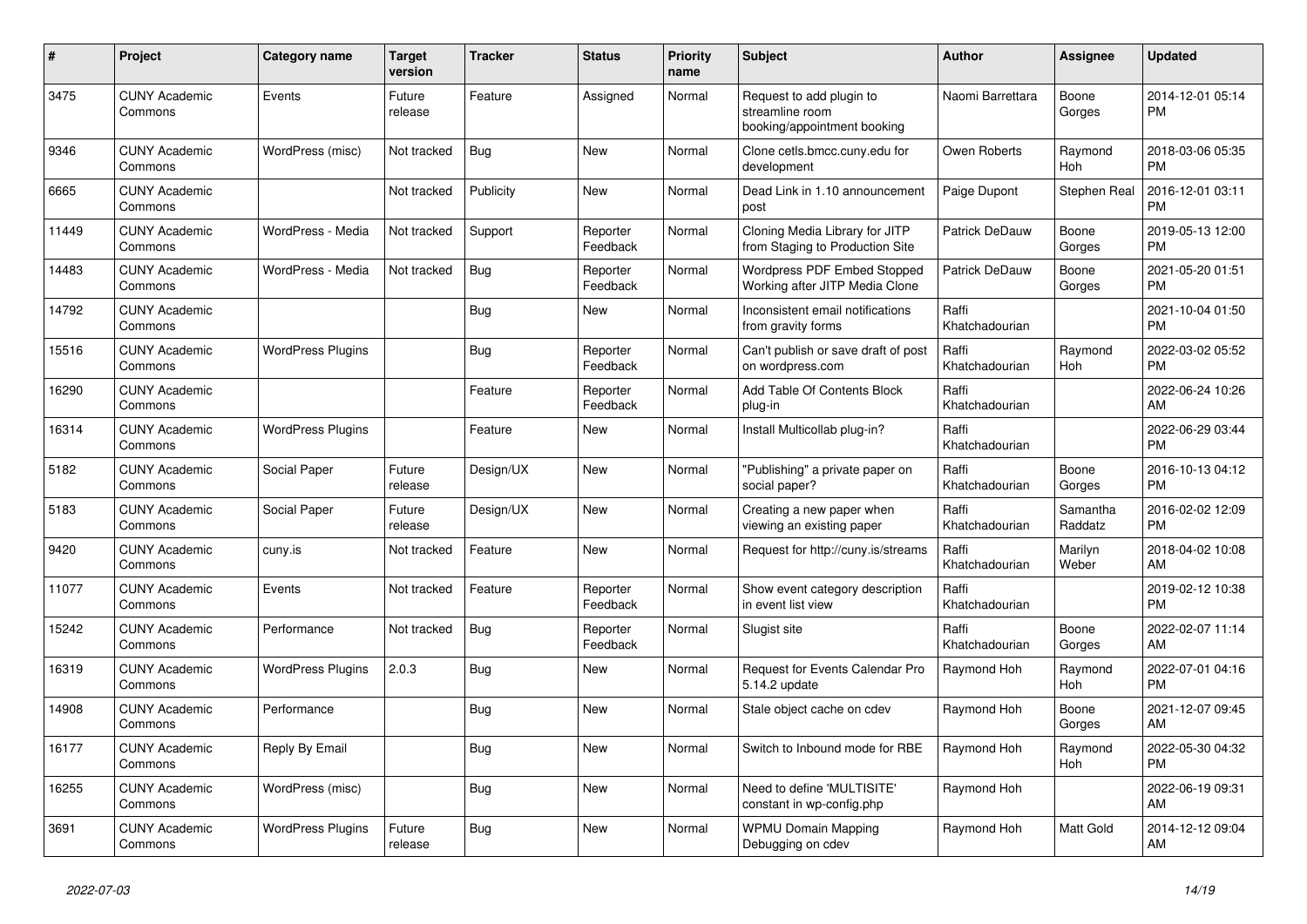| #     | <b>Project</b>                  | Category name            | Target<br>version | <b>Tracker</b> | <b>Status</b>        | <b>Priority</b><br>name | <b>Subject</b>                                                  | <b>Author</b>    | Assignee            | <b>Updated</b>                |
|-------|---------------------------------|--------------------------|-------------------|----------------|----------------------|-------------------------|-----------------------------------------------------------------|------------------|---------------------|-------------------------------|
| 3939  | <b>CUNY Academic</b><br>Commons | <b>WordPress Plugins</b> | Future<br>release | <b>Bug</b>     | Hold                 | Normal                  | Activity stream support for<br>Co-Authors Plus plugin           | Raymond Hoh      | Raymond<br>Hoh      | 2015-11-09 06:13<br><b>PM</b> |
| 11243 | <b>CUNY Academic</b><br>Commons | BuddyPress (misc)        | Future<br>release | Bug            | New                  | Normal                  | Audit bp-custom.php                                             | Raymond Hoh      | Raymond<br>Hoh      | 2022-04-26 11:59<br><b>AM</b> |
| 14496 | <b>CUNY Academic</b><br>Commons | Domain Mapping           | Future<br>release | Bug            | <b>New</b>           | Normal                  | Mapped domain SSO uses<br>third-party cookies                   | Raymond Hoh      | Raymond<br>Hoh      | 2021-05-24 04:03<br><b>PM</b> |
| 14983 | <b>CUNY Academic</b><br>Commons | WordPress (misc)         | Not tracked       | Support        | Reporter<br>Feedback | Normal                  | "Read More" tag not working                                     | Rebecca Krisel   | Raymond<br>Hoh      | 2021-11-23 01:17<br><b>PM</b> |
| 4221  | <b>CUNY Academic</b><br>Commons | Group Forums             | Future<br>release | Design/UX      | Assigned             | Normal                  | Add 'Number of Posts' display<br>option to Forum page           | Samantha Raddatz | Samantha<br>Raddatz | 2015-06-26 02:21<br><b>PM</b> |
| 4222  | <b>CUNY Academic</b><br>Commons | User Experience          | Future<br>release | Design/UX      | <b>New</b>           | Normal                  | Add information to 'Delete<br>Account' page                     | Samantha Raddatz | scott voth          | 2015-06-26 11:35<br>AM        |
| 4225  | <b>CUNY Academic</b><br>Commons | DiRT Integration         | Future<br>release | Design/UX      | <b>New</b>           | Normal                  | Add information to DIRT page (in<br>Create a Group)             | Samantha Raddatz | Matt Gold           | 2015-06-26 03:14<br><b>PM</b> |
| 4226  | <b>CUNY Academic</b><br>Commons | <b>BuddyPress Docs</b>   | Future<br>release | Design/UX      | <b>New</b>           | Normal                  | Add option to connect a Doc with<br>a Group                     | Samantha Raddatz | Samantha<br>Raddatz | 2015-09-09 04:08<br><b>PM</b> |
| 4253  | <b>CUNY Academic</b><br>Commons | <b>Public Portfolio</b>  | Future<br>release | Design/UX      | <b>New</b>           | Normal                  | Encourage users to add portfolio<br>content                     | Samantha Raddatz | Samantha<br>Raddatz | 2015-07-07 11:32<br>AM        |
| 4592  | <b>CUNY Academic</b><br>Commons | Events                   | Future<br>release | Design/UX      | <b>New</b>           | Normal                  | Event Creation - Venue Dropdown<br>Slow                         | Samantha Raddatz | Boone<br>Gorges     | 2015-09-14 04:56<br><b>PM</b> |
| 4622  | <b>CUNY Academic</b><br>Commons | <b>Public Portfolio</b>  | Future<br>release | Design/UX      | <b>New</b>           | Normal                  | <b>Profile Visibility Settings</b>                              | Samantha Raddatz | Samantha<br>Raddatz | 2015-09-21 12:18<br><b>PM</b> |
| 5298  | <b>CUNY Academic</b><br>Commons |                          | Not tracked       | Publicity      | <b>New</b>           | Normal                  | Survey Pop-Up Text                                              | Samantha Raddatz | Samantha<br>Raddatz | 2016-03-22 12:27<br><b>PM</b> |
| 585   | <b>CUNY Academic</b><br>Commons | Group Forums             | Future<br>release | Feature        | Assigned             | Normal                  | Merge Forum Topics                                              | Sarah Morgano    | Boone<br>Gorges     | 2011-07-06 04:11<br><b>PM</b> |
| 1888  | <b>CUNY Academic</b><br>Commons | Home Page                | Future<br>release | Feature        | Assigned             | Normal                  | Refactor BP MPO Activity Filter to<br>support proper pagination | Sarah Morgano    | Boone<br>Gorges     | 2014-05-01 07:11<br>PM.       |
| 5826  | <b>CUNY Academic</b><br>Commons | <b>WordPress Plugins</b> | Future<br>release | Support        | Reporter<br>Feedback | Normal                  | <b>Remove Subscription Options</b><br>plugin from directory     | Sarah Morgano    | Sarah<br>Morgano    | 2016-10-21 04:14<br><b>PM</b> |
| 11496 | <b>CUNY Academic</b><br>Commons | <b>Public Portfolio</b>  | 1.15.2            | Support        | New                  | Normal                  | Replace Twitter Icon on Member<br>Portfolio page                | scott voth       | Boone<br>Gorges     | 2019-06-06 01:03<br><b>PM</b> |
| 15767 | <b>CUNY Academic</b><br>Commons | WordPress (misc)         |                   | Support        | New                  | Normal                  | Site loading slowly                                             | scott voth       | Boone<br>Gorges     | 2022-04-04 08:56<br><b>PM</b> |
| 16245 | <b>CUNY Academic</b><br>Commons | WordPress (misc)         |                   | <b>Bug</b>     | Reporter<br>Feedback | Normal                  | Save Button missing on<br><b>WordPress Profile page</b>         | scott voth       | Raymond<br>Hoh      | 2022-06-16 03:09<br><b>PM</b> |
| 13946 | <b>CUNY Academic</b><br>Commons | <b>WordPress Plugins</b> | 2.1.0             | Support        | Assigned             | Normal                  | <b>Custom Embed handler For</b><br>OneDrive files               | scott voth       | Raymond<br>Hoh      | 2022-05-26 10:46<br>AM        |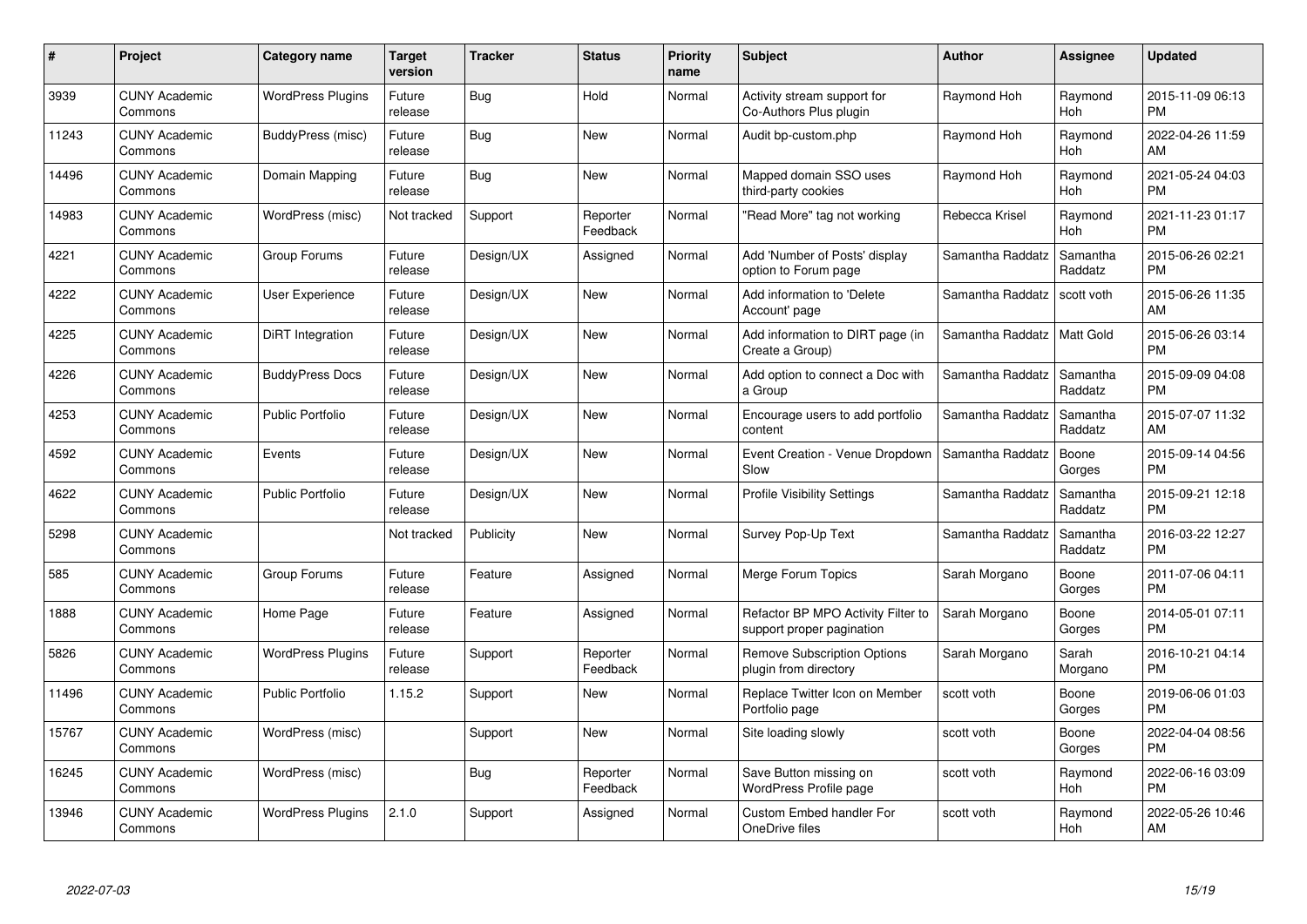| #     | Project                         | <b>Category name</b>     | <b>Target</b><br>version | <b>Tracker</b> | <b>Status</b>        | <b>Priority</b><br>name | Subject                                                                              | Author       | Assignee           | <b>Updated</b>                |
|-------|---------------------------------|--------------------------|--------------------------|----------------|----------------------|-------------------------|--------------------------------------------------------------------------------------|--------------|--------------------|-------------------------------|
| 3492  | <b>CUNY Academic</b><br>Commons | <b>WordPress Themes</b>  | Future<br>release        | Support        | Assigned             | Normal                  | Add CBOX theme to the<br>Commons                                                     | scott voth   | Raymond<br>Hoh     | 2014-10-08 05:55<br><b>PM</b> |
| 4438  | <b>CUNY Academic</b><br>Commons | Events                   | Future<br>release        | Bug            | Assigned             | Normal                  | Events Calendar - Export<br><b>Recurring Events</b>                                  | scott voth   | Daniel Jones       | 2016-05-23 04:25<br><b>PM</b> |
| 5827  | <b>CUNY Academic</b><br>Commons | <b>Public Portfolio</b>  | Future<br>release        | Bug            | Assigned             | Normal                  | Academic Interests square bracket<br>links not working                               | l scott voth | Chris Stein        | 2016-08-11 11:59<br><b>PM</b> |
| 10226 | <b>CUNY Academic</b><br>Commons | Courses                  | Future<br>release        | Feature        | New                  | Normal                  | Add "My Courses" to drop down<br>list                                                | scott voth   | Boone<br>Gorges    | 2021-11-19 12:42<br><b>PM</b> |
| 10354 | <b>CUNY Academic</b><br>Commons | <b>Public Portfolio</b>  | Future<br>release        | Feature        | New                  | Normal                  | Opt out of Having a Profile Page                                                     | scott voth   | Chris Stein        | 2020-05-12 10:43<br>AM        |
| 11531 | <b>CUNY Academic</b><br>Commons | Events                   | Future<br>release        | Feature        | New                  | Normal                  | Main Events calendar should<br>include non-public events that<br>user has access to  | scott voth   | Boone<br>Gorges    | 2019-06-11 10:00<br>AM        |
| 11788 | <b>CUNY Academic</b><br>Commons | <b>WordPress Plugins</b> | Future<br>release        | Support        | Reporter<br>Feedback | Normal                  | Plugin Request - Browse Aloud                                                        | scott voth   |                    | 2019-09-24 08:42<br>AM        |
| 11860 | <b>CUNY Academic</b><br>Commons | Registration             | Future<br>release        | Feature        | New                  | Normal                  | <b>Ensure Students Are Aware They</b><br>Can Use Aliases At Registration             | scott voth   |                    | 2019-09-24 08:46<br>AM        |
| 12573 | <b>CUNY Academic</b><br>Commons | <b>WordPress Plugins</b> | Future<br>release        | Bug            | <b>New</b>           | Normal                  | <b>CommentPress Core Issues</b>                                                      | scott voth   |                    | 2020-03-24 04:32<br><b>PM</b> |
| 14113 | <b>CUNY Academic</b><br>Commons | WordPress (misc)         | Future<br>release        | Bug            | Hold                 | Normal                  | Block Editor Not Working on this<br>page - Json error                                | scott voth   | Boone<br>Gorges    | 2021-03-05 11:01<br>AM        |
| 9515  | <b>CUNY Academic</b><br>Commons | <b>WordPress Plugins</b> | Not tracked              | Bug            | Reporter<br>Feedback | Normal                  | Text to Speech plugin - "More<br>Slowly" checkbox not working                        | scott voth   | Boone<br>Gorges    | 2018-06-13 02:26<br><b>PM</b> |
| 10839 | <b>CUNY Academic</b><br>Commons | About page               | Not tracked              | Support        | New                  | Normal                  | <b>Mission Statement Needs</b><br>Revision                                           | scott voth   | Matt Gold          | 2018-12-26 10:58<br>AM        |
| 10982 | <b>CUNY Academic</b><br>Commons | Domain Mapping           | Not tracked              | Support        | Reporter<br>Feedback | Normal                  | <b>CNAME</b> question                                                                | scott voth   |                    | 2019-01-22 04:29<br><b>PM</b> |
| 11386 | <b>CUNY Academic</b><br>Commons | WordPress - Media        | Not tracked              | Support        | Reporter<br>Feedback | Normal                  | disappearing images                                                                  | scott voth   | Boone<br>Gorges    | 2019-05-14 10:32<br>AM        |
| 11393 | <b>CUNY Academic</b><br>Commons |                          | Not tracked              | Publicity      | New                  | Normal                  | After 1.15 release, ceate a hero<br>slide and post about adding a site<br>to a group | scott voth   | Patrick<br>Sweeney | 2019-05-14 10:32<br>AM        |
| 11493 | <b>CUNY Academic</b><br>Commons | Domain Mapping           | Not tracked              | Support        | Reporter<br>Feedback | Normal                  | Domain Mapping Request - Talia<br>Schaffer                                           | scott voth   | Matt Gold          | 2019-08-06 08:39<br>AM        |
| 12247 | <b>CUNY Academic</b><br>Commons | Publicity                | Not tracked              | Support        | New                  | Normal                  | <b>Screenshot of First Commons</b><br>Homepage                                       | scott voth   | scott voth         | 2020-01-14 12:08<br><b>PM</b> |
| 12392 | <b>CUNY Academic</b><br>Commons | Help/Codex               | Not tracked              | Documentation  | New                  | Normal                  | Updates to Common Commons<br>Questions on Help Page                                  | scott voth   | Margaret<br>Galvan | 2020-02-11 10:53<br>AM        |
| 14394 | <b>CUNY Academic</b><br>Commons |                          | Not tracked              | Feature        | New                  | Normal                  | Commons News Site - redesign                                                         | scott voth   | scott voth         | 2021-09-14 10:46<br>AM        |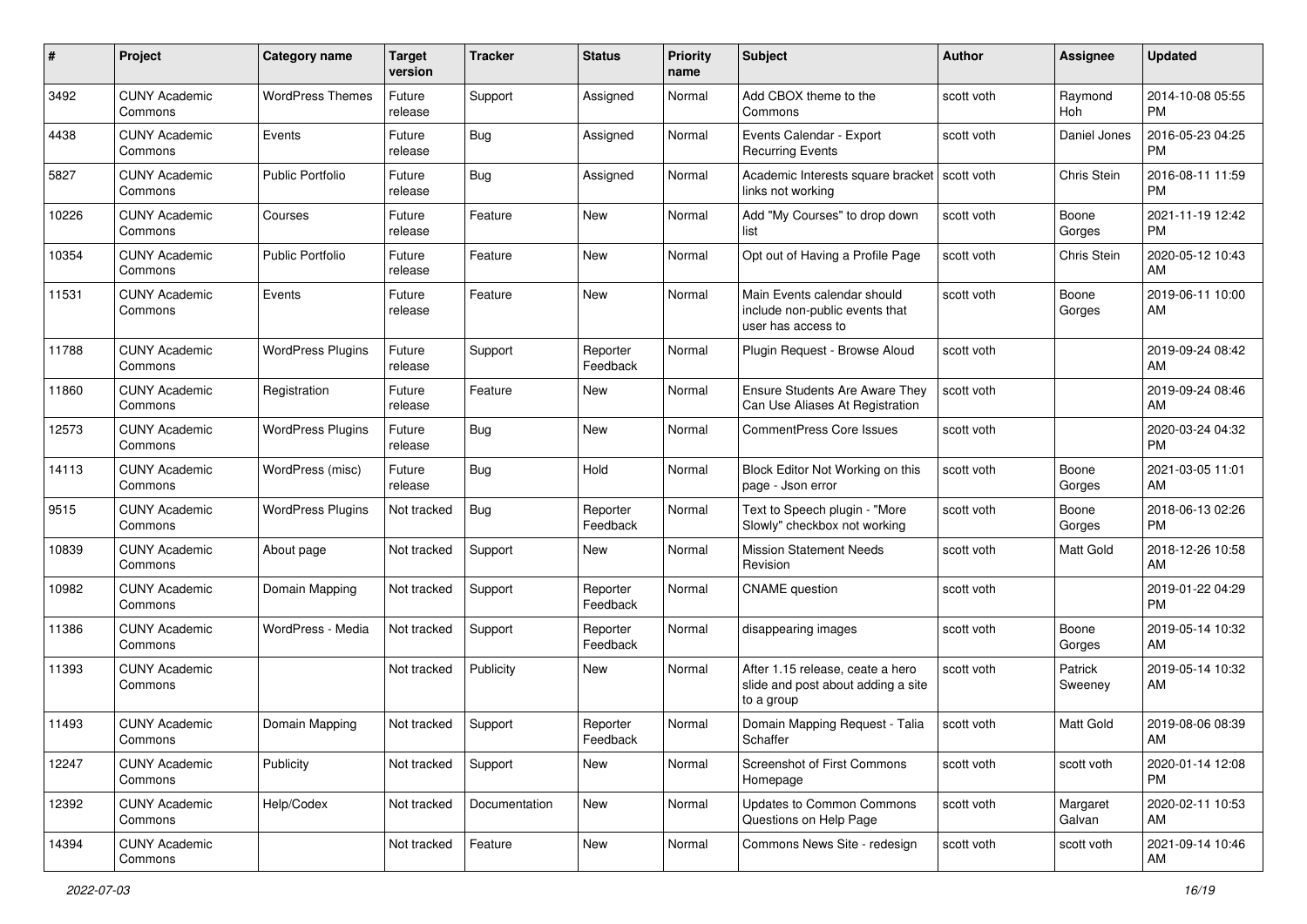| #     | <b>Project</b>                  | Category name            | <b>Target</b><br>version | <b>Tracker</b> | <b>Status</b>        | <b>Priority</b><br>name | <b>Subject</b>                                                                             | <b>Author</b>           | Assignee            | <b>Updated</b>                |
|-------|---------------------------------|--------------------------|--------------------------|----------------|----------------------|-------------------------|--------------------------------------------------------------------------------------------|-------------------------|---------------------|-------------------------------|
| 14994 | <b>CUNY Academic</b><br>Commons | cdev.gc.cuny.edu         | Not tracked              | Support        | In Progress          | Normal                  | Clear Cache on CDEV                                                                        | scott voth              | Raymond<br>Hoh      | 2021-12-07 03:51<br><b>PM</b> |
| 10439 | <b>CUNY Academic</b><br>Commons | Design                   | 2.1.0                    | Design/UX      | New                  | Normal                  | <b>Create Style Guide for Commons</b>                                                      | Sonja Leix              | Sara Cannon         | 2022-06-28 01:43<br><b>PM</b> |
| 10368 | <b>CUNY Academic</b><br>Commons |                          | Future<br>release        | Feature        | Assigned             | Normal                  | Use ORCID data to populate<br>academic profile page                                        | Stephen Francoeur       | Boone<br>Gorges     | 2018-09-25 01:53<br><b>PM</b> |
| 11624 | <b>CUNY Academic</b><br>Commons | WordPress (misc)         | Not tracked              | Support        | <b>New</b>           | Normal                  | Change pages into posts or swap<br>database for a Commons site?                            | Stephen Klein           | Raymond<br>Hoh      | 2019-07-09 11:04<br>AM        |
| 4972  | <b>CUNY Academic</b><br>Commons | Analytics                | Not tracked              | Bug            | <b>New</b>           | Normal                  | <b>Newsletter Analytics</b>                                                                | Stephen Real            | Matt Gold           | 2015-12-09 12:54<br><b>PM</b> |
| 8440  | <b>CUNY Academic</b><br>Commons | Onboarding               | Not tracked              | Bug            | New                  | Normal                  | Create Test Email Accounts for<br><b>Onboarding Project</b>                                | Stephen Real            | Stephen Real        | 2017-08-01 09:49<br><b>PM</b> |
| 9643  | <b>CUNY Academic</b><br>Commons | Publicity                | Not tracked              | Feature        | <b>New</b>           | Normal                  | Create a page on the Commons<br>for logos etc.                                             | Stephen Real            | Stephen Real        | 2018-04-24 10:53<br>AM        |
| 16318 | <b>CUNY Academic</b><br>Commons |                          |                          | Bug            | <b>New</b>           | Normal                  | Unable to Access block editor or<br>embed YouTube videos in new<br>pages, in one site only | <b>Syelle Graves</b>    |                     | 2022-07-01 06:53<br><b>PM</b> |
| 14629 | <b>CUNY Academic</b><br>Commons |                          | Not tracked              | <b>Bug</b>     | Reporter<br>Feedback | Normal                  | Possible Post Order Bug?                                                                   | <b>Syelle Graves</b>    |                     | 2021-09-14 10:47<br>AM        |
| 11556 | <b>CUNY Academic</b><br>Commons | Courses                  | Not tracked              | Bug            | Reporter<br>Feedback | Normal                  | Instructor name given in course<br>listing                                                 | Tom Harbison            |                     | 2019-06-25 04:12<br><b>PM</b> |
| 12198 | <b>CUNY Academic</b><br>Commons |                          | Not tracked              | <b>Bug</b>     | Reporter<br>Feedback | Normal                  | Duplicate listing in My Sites                                                              | Tom Harbison            |                     | 2019-12-09 05:50<br><b>PM</b> |
| 5679  | <b>CUNY Academic</b><br>Commons | Analytics                | Not tracked              | Feature        | New                  | Normal                  | Logged In Users for GA                                                                     | <b>Valerie Townsend</b> | Valerie<br>Townsend | 2016-06-11 09:49<br>AM        |
| 1165  | <b>CUNY Academic</b><br>Commons | <b>Email Invitations</b> | Future<br>release        | Feature        | Assigned             | Low                     | Allow saved lists of invitees under<br>Send Invites                                        | Boone Gorges            | Boone<br>Gorges     | 2015-11-09 06:03<br><b>PM</b> |
| 1166  | <b>CUNY Academic</b><br>Commons | <b>Email Invitations</b> | Future<br>release        | Feature        | <b>New</b>           | Low                     | Better organizational tools for Sent<br>Invites                                            | <b>Boone Gorges</b>     | Boone<br>Gorges     | 2015-11-09 06:02<br><b>PM</b> |
| 1167  | <b>CUNY Academic</b><br>Commons | Email Invitations        | Future<br>release        | Feature        | <b>New</b>           | Low                     | Allow email invitations to be resent                                                       | Boone Gorges            | Boone<br>Gorges     | 2015-11-12 12:53<br>AM        |
| 1417  | <b>CUNY Academic</b><br>Commons | <b>BuddyPress Docs</b>   | Future<br>release        | Feature        | Assigned             | Low                     | <b>Bulk actions for BuddyPress Docs</b>                                                    | Boone Gorges            | Boone<br>Gorges     | 2016-10-17 10:41<br><b>PM</b> |
| 1423  | <b>CUNY Academic</b><br>Commons | BuddyPress (misc)        | Future<br>release        | Feature        | Assigned             | Low                     | Show an avatar for pingback<br>comment activity items                                      | Boone Gorges            | Tahir Butt          | 2016-10-24 12:03<br><b>PM</b> |
| 1983  | <b>CUNY Academic</b><br>Commons | Home Page                | Future<br>release        | Feature        | Assigned             | Low                     | Media Library integration with<br>Featured Content plugin                                  | Boone Gorges            | Dominic<br>Giglio   | 2014-03-17 10:34<br>AM        |
| 3048  | <b>CUNY Academic</b><br>Commons | Public Portfolio         | Future<br>release        | Feature        | <b>New</b>           | Low                     | Images for rich text profile fields                                                        | Boone Gorges            | Boone<br>Gorges     | 2014-02-19 12:56<br><b>PM</b> |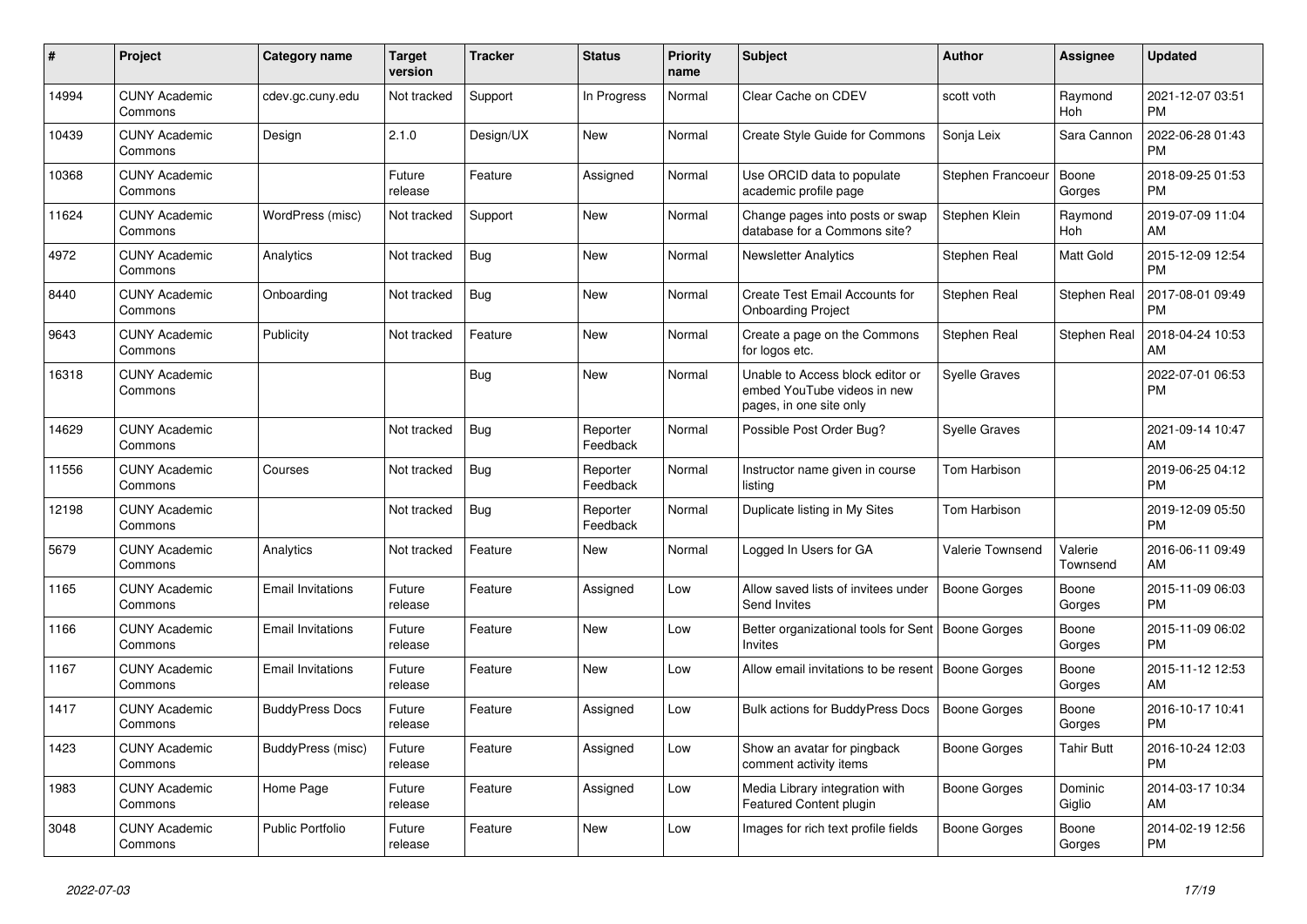| #             | Project                         | <b>Category name</b>       | <b>Target</b><br>version | <b>Tracker</b> | <b>Status</b>        | <b>Priority</b><br>name | <b>Subject</b>                                                                                                                                        | Author              | Assignee              | <b>Updated</b>                |
|---------------|---------------------------------|----------------------------|--------------------------|----------------|----------------------|-------------------------|-------------------------------------------------------------------------------------------------------------------------------------------------------|---------------------|-----------------------|-------------------------------|
| 6749          | <b>CUNY Academic</b><br>Commons | Events                     | Future<br>release        | <b>Bug</b>     | <b>New</b>           | Low                     | BPEO iCal request can trigger<br>very large number of DB queries                                                                                      | <b>Boone Gorges</b> | Raymond<br><b>Hoh</b> | 2016-11-15 10:09<br><b>PM</b> |
| 3615          | <b>CUNY Academic</b><br>Commons | Redmine                    | Not tracked              | Feature        | New                  | Low                     | Create Redmine issues via email                                                                                                                       | Dominic Giglio      | Boone<br>Gorges       | 2017-11-16 11:36<br>AM        |
| 2325          | <b>CUNY Academic</b><br>Commons | BuddyPress (misc)          | Future<br>release        | Feature        | Assigned             | Low                     | Profile should have separate fields<br>for first/last names                                                                                           | local admin         | Boone<br>Gorges       | 2015-11-09 06:09<br><b>PM</b> |
| 2610          | <b>CUNY Academic</b><br>Commons | Group Invitations          | Future<br>release        | Feature        | Assigned             | Low                     | Request: Custom invitation<br>message to group invites                                                                                                | local admin         | Boone<br>Gorges       | 2015-11-09 06:13<br><b>PM</b> |
| 6356          | <b>CUNY Academic</b><br>Commons | <b>WordPress Plugins</b>   | Future<br>release        | Bug            | Reporter<br>Feedback | Low                     | Should Subscribe2 be<br>deprecated?                                                                                                                   | Luke Waltzer        |                       | 2017-03-20 12:20<br><b>PM</b> |
| 6389          | <b>CUNY Academic</b><br>Commons | <b>BuddyPress Docs</b>     | Future<br>release        | Feature        | New                  | Low                     | Make Discussion Area Visible<br>When Editing a Doc                                                                                                    | Luke Waltzer        | Boone<br>Gorges       | 2016-10-21 04:16<br><b>PM</b> |
| 6392          | <b>CUNY Academic</b><br>Commons | Group Forums               | Future<br>release        | Design/UX      | Assigned             | Low                     | Composition/Preview Panes in<br>Forum Posts                                                                                                           | Luke Waltzer        | Paige Dupont          | 2016-10-21 04:26<br><b>PM</b> |
| 5050          | <b>CUNY Academic</b><br>Commons | Social Paper               | Future<br>release        | Feature        | <b>New</b>           | Low                     | Making comments visible in SP<br>editing mode (SP suggestion #1)                                                                                      | Marilyn Weber       | Samantha<br>Raddatz   | 2019-09-17 11:10<br><b>PM</b> |
| 5052          | <b>CUNY Academic</b><br>Commons | Social Paper               | Future<br>release        | Feature        | New                  | Low                     | Sentence by sentence or line by<br>line comments (SP suggestion #3)                                                                                   | Marilyn Weber       | Boone<br>Gorges       | 2016-02-11 10:24<br><b>PM</b> |
| 5053          | <b>CUNY Academic</b><br>Commons | Social Paper               | Future<br>release        | Feature        | <b>New</b>           | Low                     | Scrollable menu to add readers<br>(SP suggestion #4)                                                                                                  | Marilyn Weber       | Samantha<br>Raddatz   | 2016-04-21 05:21<br><b>PM</b> |
| 5058          | <b>CUNY Academic</b><br>Commons | Social Paper               | Future<br>release        | Feature        | <b>New</b>           | Low                     | Can there be a clearer signal that<br>even when comments have<br>already been made you add<br>comments by clicking on the side?<br>(SP suggestion #5) | Marilyn Weber       | Samantha<br>Raddatz   | 2016-02-11 10:24<br><b>PM</b> |
| 11971         | <b>CUNY Academic</b><br>Commons | <b>Email Notifications</b> | Future<br>release        | Bug            | Reporter<br>Feedback | Low                     | Pictures obscured in emailed post<br>notifications                                                                                                    | Marilyn Weber       | Raymond<br>Hoh        | 2019-11-21 01:14<br><b>PM</b> |
| 13912         | <b>CUNY Academic</b><br>Commons |                            | Not tracked              | Feature        | Hold                 | Low                     | posting "missed schedule"                                                                                                                             | Marilyn Weber       |                       | 2021-02-23 10:46<br>AM        |
| 2576          | <b>NYCDH Community</b><br>Site  |                            |                          | Bug            | Hold                 | Low                     | Test Next Button in Javascript<br><b>Tutorial Under Activities</b>                                                                                    | Mark Newton         | Alex Gil              | 2013-05-18 02:55<br><b>PM</b> |
| 2577          | <b>NYCDH Community</b><br>Site  |                            |                          | Feature        | Assigned             | Low                     | Investigate Potential to Add Links<br>to the Forum                                                                                                    | <b>Mark Newton</b>  | Alex Gil              | 2013-05-16 09:40<br><b>PM</b> |
| 2618          | NYCDH Community<br>Site         |                            |                          | <b>Bug</b>     | Assigned             | Low                     | Mark blogs as spam when created   Matt Gold<br>by users marked as spam                                                                                |                     | Boone<br>Gorges       | 2013-06-09 11:38<br>PM.       |
| $ 310\rangle$ | <b>CUNY Academic</b><br>Commons | BuddyPress (misc)          | Future<br>release        | Feature        | Assigned             | Low                     | <b>Friend Request Email</b>                                                                                                                           | Matt Gold           | Samantha<br>Raddatz   | 2015-11-09 05:08<br><b>PM</b> |
| 333           | <b>CUNY Academic</b><br>Commons | <b>Email Notifications</b> | Future<br>release        | Feature        | Assigned             | Low                     | Delay Forum Notification Email<br>Delivery Until After Editing Period<br>Ends                                                                         | <b>Matt Gold</b>    | Raymond<br>Hoh        | 2015-11-09 06:01<br><b>PM</b> |